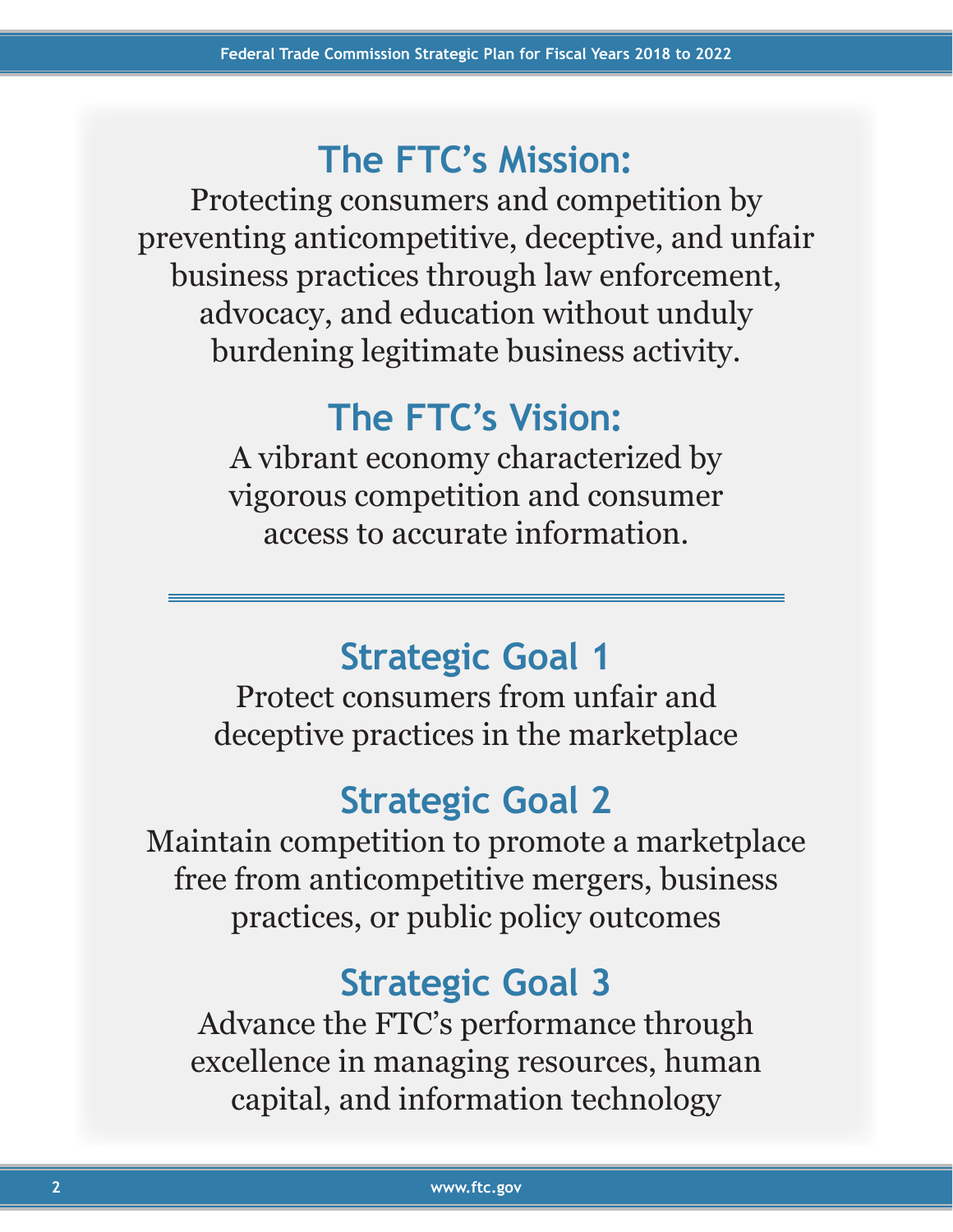

## **Overview**

## **Our Organization**

The FTC is an independent agency that reports to the President and to Congress on its actions. These actions include pursuing vigorous and effective law enforcement; advancing consumers' interests by sharing its expertise with Congress, state legislatures, and U.S. and international agencies; developing policy and research tools through hearings, workshops, and conferences; and creating practical and plain-language educational programs and materials for consumers and businesses in a global marketplace with constantly changing technologies.

The FTC has a long tradition of maintaining a competitive marketplace for both consumers and businesses. In 1914, President Woodrow Wilson signed the Federal Trade Commission Act into law, creating the FTC, which then absorbed its predecessor organization, the Bureau of Corporations, in 1915. When the FTC was created in 1914, its purpose was to prevent unfair methods of competition in commerce as part of the battle to "bust the trusts." Over the years, the Congress passed additional laws giving the agency greater authority over anticompetitive practices.

Recognizing that unfair and deceptive practices can distort a competitive marketplace as much as unfair methods of competition, in 1938 Congress amended the FTC Act and granted the FTC authority to stop "unfair or deceptive acts or practices in or affecting commerce." Since then, the FTC also has been directed to enforce a wide variety of other consumer protection laws and regulations.

The FTC is headed by a five-member Commission, nominated by the President and confirmed by the Senate, each serving a staggered 7-year term. The President chooses one commissioner to act as Chair. No more than three commissioners may be from the same political party.

The FTC's mission is carried out by the Bureau of Consumer Protection (BCP), the Bureau of Competition (BC), and the Bureau of Economics (BE). Their work is supported by the Office of the General Counsel, the Office of International Affairs, the Office of Policy Planning, the Office of the Secretary, the Office of the Executive Director, the Office of Congressional Relations, the Office of Public Affairs, the Office of Administrative Law Judges, the Office of Equal Employment and Workplace Inclusion, the Office of Inspector General, and eight regional offices across the country.

The FTC's workforce is its greatest asset. The agency's workforce consists of 1141 civil service employees dedicated to carrying out the agency's mission.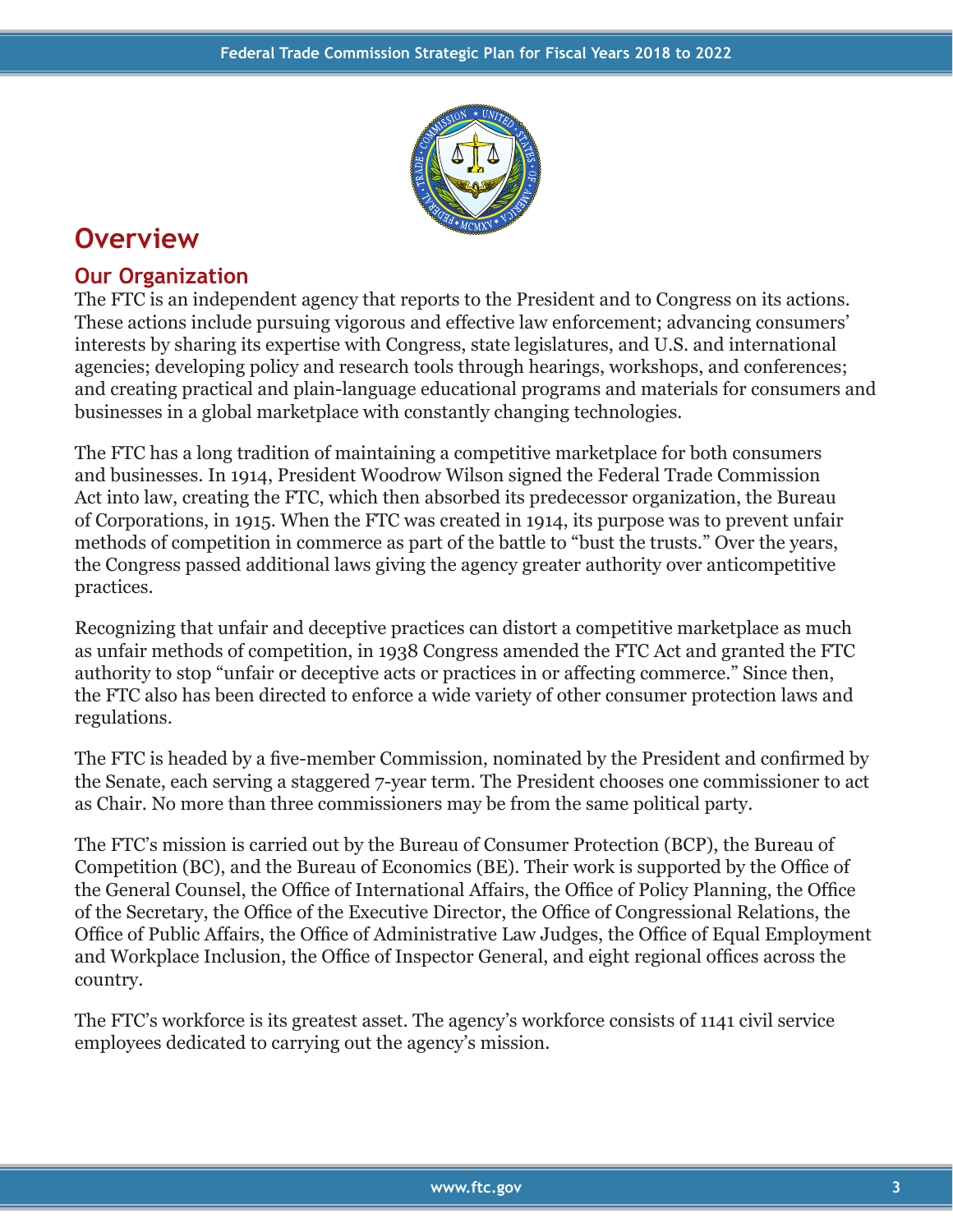

## **Scope of Responsibilities**

The FTC is an independent law enforcement agency with both consumer protection and competition jurisdiction in broad sectors of the economy. The agency administers a wide variety of laws, such as the Federal Trade Commission Act (FTC Act), Fair Credit Reporting Act, and Clayton Act. In total, the Commission has enforcement or administrative responsibilities under more than 70 laws (see https://www.ftc.gov/enforcement/statutes for a listing). The FTC also enforces rules issued pursuant to the Federal Trade Commission Act or other laws, including the Business Opportunity Rule and the Telemarketing Sales Rule.

## **The Planning Process**

The Office of the Executive Director led the strategic plan update process by establishing a governance structure supported by two governing bodies whose membership is representative of the entire FTC. First, a Working Group comprised of senior subject matter experts and analysts who reviewed the current Strategic Plan and produced the updated Draft 2018-2022 Strategic Plan. Second, an Executive Steering Committee comprised of executive leadership from across the FTC evaluated the plan and provided input on the Acting Chairman's goals and policy initiatives. The performance results described in this plan enable the FTC to administer its programs, gauge programmatic success, and make adjustments necessary to improve program quality. Staff who are responsible for performance reporting are guided by a Data Quality Appendix that provides details on the data quality of each performance goal.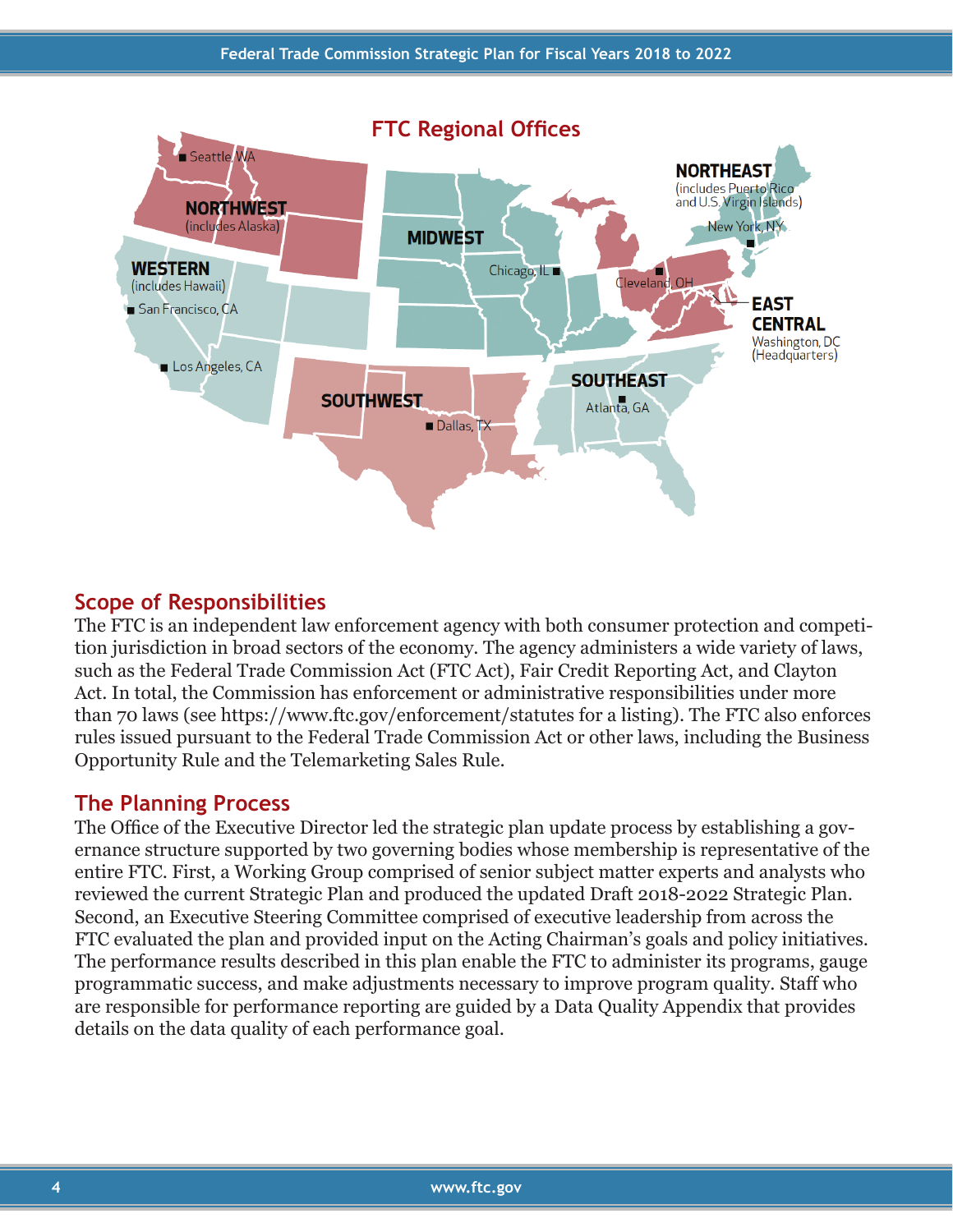## **Stakeholder Engagement**

The FTC regularly reports to Congress, the President, and the public on its work to advance consumers' interests through its vigorous and effective law enforcement, sharing of expertise with domestic and international government agencies, conducting research, developing policy, and educating consumers and businesses.

The agency maintains a website at www.ftc.gov that provides information for both consumers and businesses, as well as online forms through which consumers may file complaints. The website includes a Performance page that contains the agency's current and prior financial and performance reports, as well as information on performance goal definitions and data quality.

The FTC's Strategic Plan reflects consumer and business engagement through objectives and measures that align consumer protection actions with complaint data, consumer and business satisfaction with access and education, and actions taken to maintain competition in merger and nonmerger cases.

In drafting this plan, the FTC held a 30-day public comment period. Staff contacted over 165 stakeholder organizations, as well 12 congressional committees, to encourage stakeholders to provide comments on the plan.

## **Major Management Priorities and Objectives**

The FTC's management objectives are incorporated into Strategic Goal 3: Advance the FTC's performance through excellence in managing resources, human capital, and information technology. This Strategic Plan addresses priorities in areas of human capital management, information technology management and planning, financial and acquisition management, staff emergency preparedness, records management and ethics.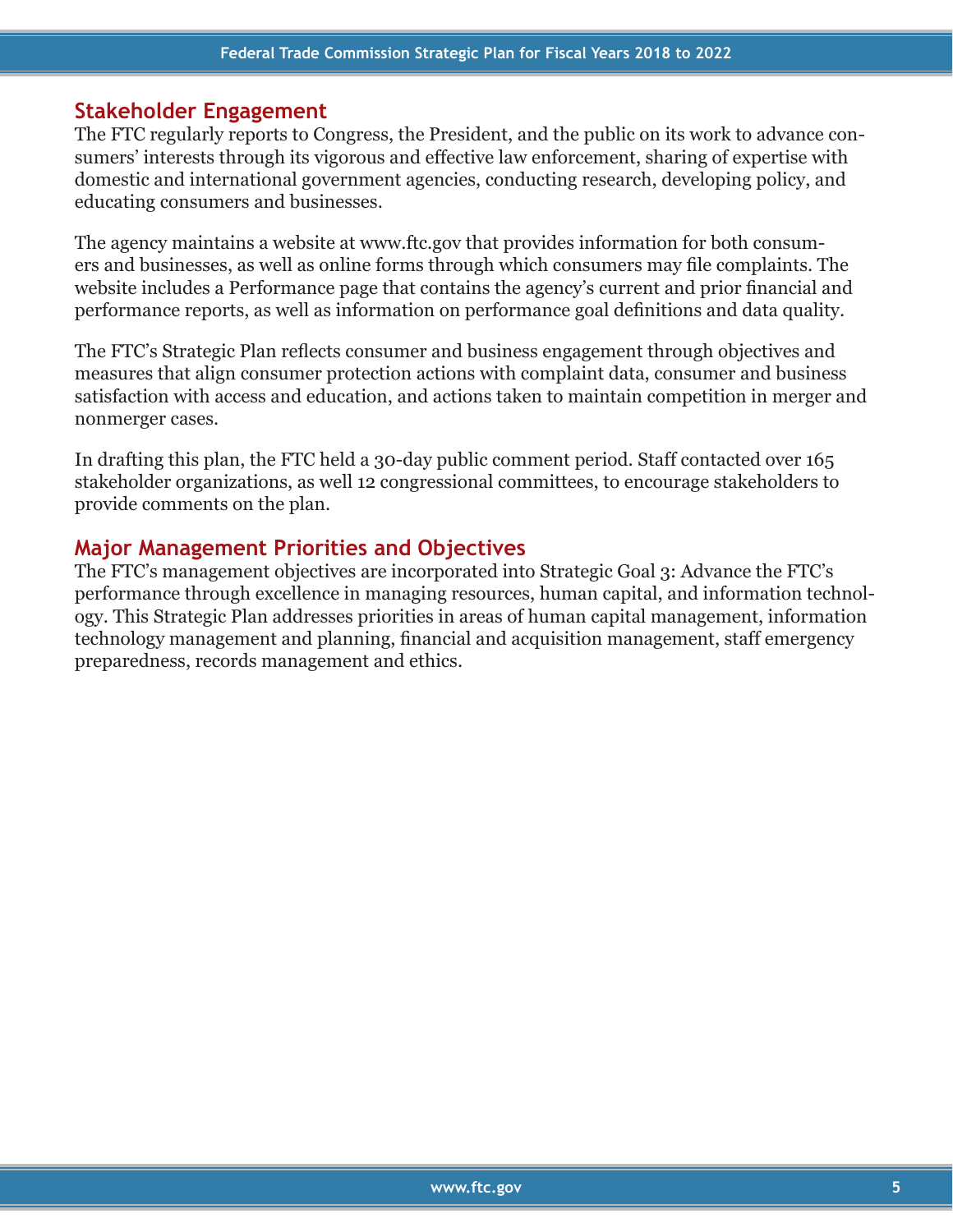## **Strategic Goal 1 – Protect Consumers From Unfair and Deceptive Practices In The Marketplace**

The FTC protects consumers from unfair and deceptive practices in the marketplace. The FTC conducts investigations, sues companies and people that violate the law, develops rules to protect consumers, and educates consumers and businesses about their rights and responsibilities. The agency also collects complaints about a host of consumer issues, including fraud, identity theft, financial matters, and Do Not Call violations. The FTC makes these complaints available to law enforcement agencies worldwide.

Because the FTC has jurisdiction over a wide range of consumer protection issues in order to carry out its broad mission, it must make effective use of limited resources by targeting its law enforcement and education efforts to achieve maximum impact and by working closely with federal, state, international, and private sector partners in joint initiatives. In addition, the agency engages in dialogue with a variety of stakeholders to understand emerging issues. The FTC also conducts research on a variety of consumer protection topics.

The FTC focuses on investigating and litigating cases that cause or are likely to cause substantial injury to consumers. This includes not only monetary injury, but also, for example, unwarranted health and safety risks. By focusing on practices that are actually harming or likely to harm consumers, the FTC can best use its limited resources.

## **Evaluations and Research**

The FTC continuously evaluates the effectiveness of its efforts to protect consumers. The agency's research and analysis of important and emerging consumer protection issues enhances agency decision making and enables the agency to better protect consumers. This work is done through the Bureau of Consumer Protection and the Bureau of Economics. The FTC assesses the extent to which the consumer complaint and other information made available by the agency is used by FTC staff and our law enforcement partners. The agency evaluates whether enforcement activities are tracking the areas of greatest concern and whether there are new practices or technologies that require additional law enforcement.

- The agency reviews the focus of FTC consumer and business education efforts, determining whether the agency needs to reach new audiences in light of changes in demographics, advertising, and marketing practices, and identifying strategies or partnerships that will allow the FTC to reach those audiences.
- The FTC conducts independent studies and investigations on consumer protection issues associated with new technologies.
- The process for determining the success of our advocacy comments was re-evaluated in FY 2015. The refined process is meant to be more transparent, more consistently applied, and objective.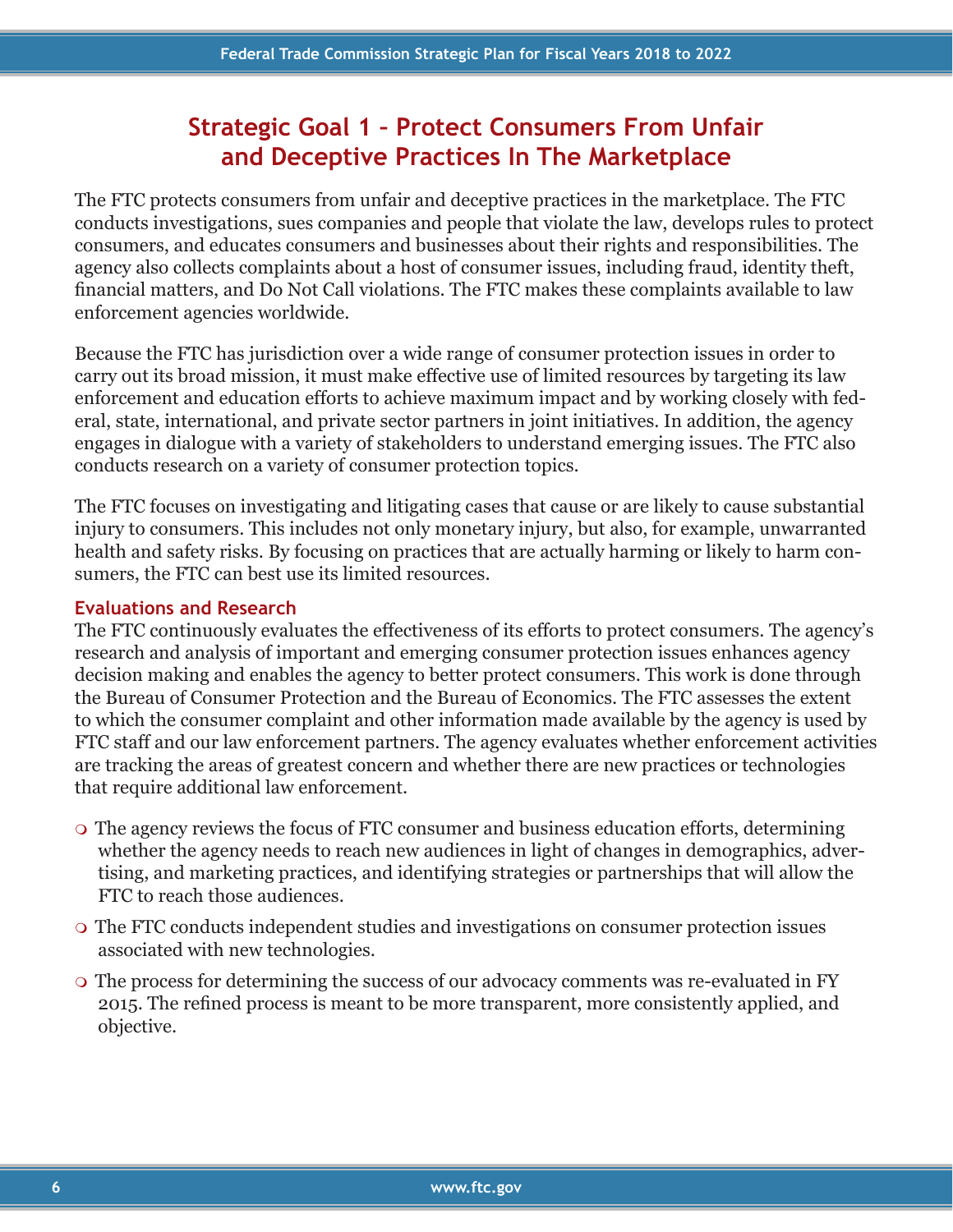#### **Strategic Objectives**

The FTC has established three objectives to guide work in this area:

- **Objective 1.1** Identify and take actions to address deceptive or unfair practices that harm consumers.
- **Objective 1.2** Provide consumers and businesses with knowledge and tools that provide guidance and prevent harm.
- **Objective 1.3** Collaborate with domestic and international partners to enhance consumer protection.

## **Objective 1.1 Identify and take actions to address deceptive or unfair practices that harm consumers.**

The FTC protects consumers by enforcing Section 5 of the FTC Act, which prohibits unfair or deceptive acts or practices in or affecting commerce, and by enforcing a number of statutes and rules proscribing specific unlawful practices. The FTC's Bureau of Consumer Protection, with the support of the Bureau of Economics, investigates cases and initiates civil enforcement actions, primarily by filing actions in federal court, when there is reason to believe that entities have violated these laws and rules. The FTC's enforcement actions seek injunctions and other relief. The FTC also brings enforcement actions via administrative proceedings.

To fulfill its goal of protecting consumers, the FTC must identify consumer protection issues and trends in the fast-changing, increasingly global marketplace. The agency strives to understand the issues affecting consumers, including any newly emerging methods of fraud, so that it can target its enforcement, education, and advocacy on those areas where consumers suffer the most harm. The FTC leverages its resources by sharing information with, and encouraging other law enforcement authorities to assist it in its efforts, by acting either independently or jointly.

To help ensure that its enforcement, education and advocacy efforts are well-targeted, the Bureau of Consumer Protection works with the Bureau of Economics in evaluating economic harm to consumers as cases and programs are developed.

The agency continues to collect consumer complaint information directly through four principal sources:

- a toll-free helpline (1-877-FTC- HELP)
- an identity theft hotline (1-877-ID-THEFT)
- o the National Do Not Call Registry (1-888-382-1222)
- the online consumer complaint forms that support items 1-3, as well as online forms dedicated to complaints from members of the U.S. Armed Forces and to cross-border fraud complaints.

In addition, the FTC continues to gather consumer complaint information from other sources, including national surveys, state and federal law enforcement agencies, Better Business Bureaus, and private entities.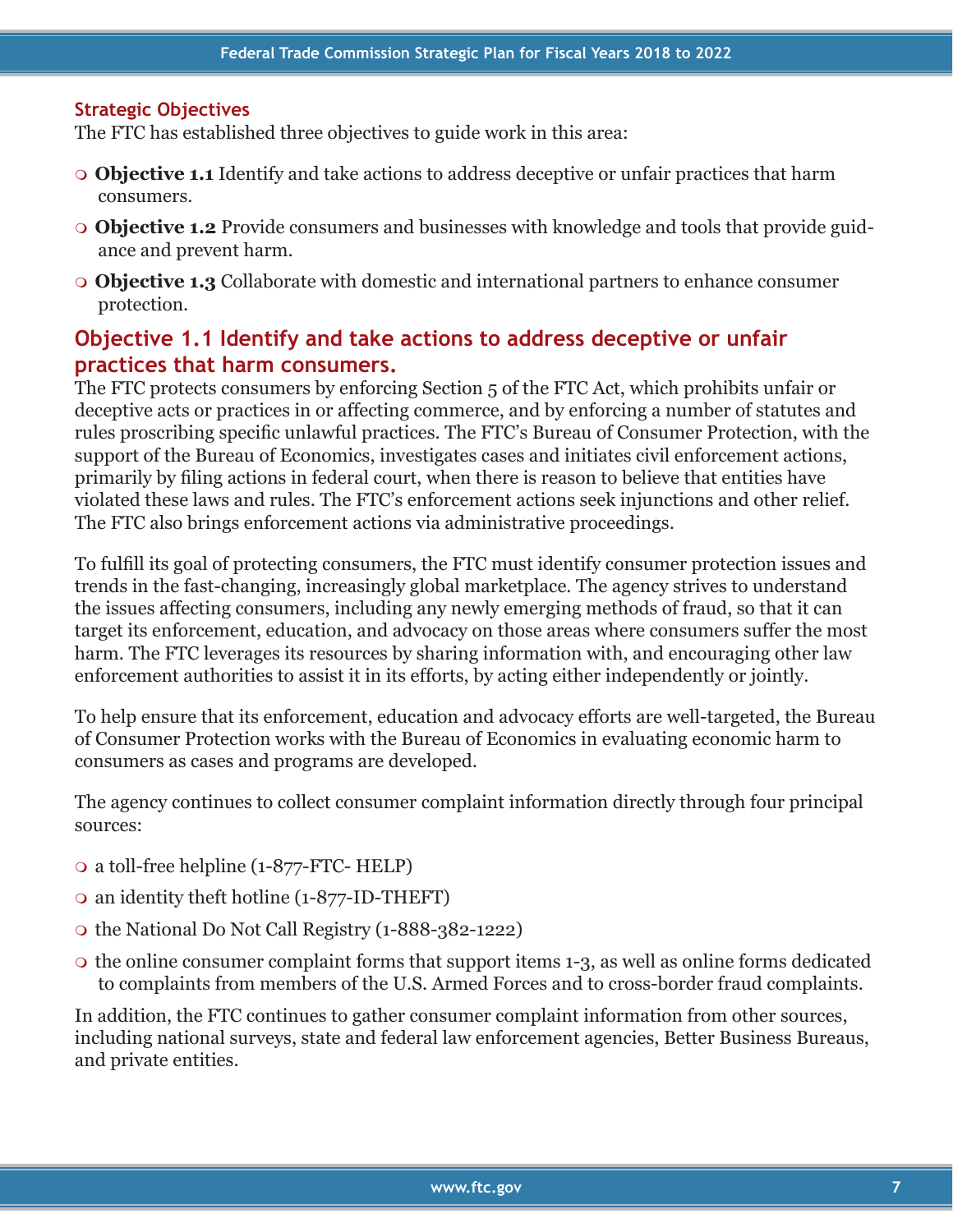The Consumer Sentinel Network (CSN) is the FTC's secure website that provides more than 2,300 law enforcement users worldwide with access to more than 30 million consumer fraud, identity theft, financial, and Do Not Call Registry complaints collected during the past five years. Every year the FTC publishes a report of the top consumer complaints received.

The FTC recognizes that consumers cannot always identify whether unfair or deceptive practices have occurred. For example, consumers cannot evaluate for themselves the truthfulness of an environmental marketing claim, such as "made with recycled content." The agency, therefore, identifies targets by augmenting its complaint databases with other enforcement leads, such as ad monitoring, Internet "surfs" (monitoring the Internet for potentially false or deceptive advertising for a targeted product or service), evaluation of mobile practices, and direct referrals from government and private sector partners.

## **Strategies**

- The FTC targets law enforcement efforts on violations that cause the greatest amount of consumer harm by reviewing complaints, monitoring practices in the marketplace, and evaluating other information. The FTC and its law enforcement partners mine the CSN database to identify trends and targets, as well as to develop cases against existing targets.
- The FTC stops injury through law enforcement that focuses on preventing fraud and harm to consumers, protecting consumer privacy, monitoring national advertising and new technologies, and suing entities that violate federal court and administrative orders obtained by the FTC.

## **External Factors**

- Complaints are an integral component when determining the areas of greatest concern and injury to consumers. The FTC continually works to increase public awareness of the complaint process to encourage consumers to report fraud, identity theft, Do Not Call Registry violations, and other complaints. Identifying unlawful practices can be impacted by the number of complaints the agency receives. The volume of consumer complaints about marketplace experiences can influence the identification of law enforcement targets, broader trends, and policy concerns.
- The FTC's effectiveness in taking action to protect consumers may be affected by Congressional legislation, budgetary constraints, and staffing needs.
- The increasing costs of litigation, including the costs associated with processing and storing increasingly large amounts of electronic data in investigations and cases, may also affect the number of enforcement actions brought.

## **Performance Goals**

**1.1.1** Percentage of the FTC's consumer protection law enforcement actions that targeted the subject of consumer complaints to the FTC.

**1.1.2** Rate of customer satisfaction with the FTC's Consumer Response Center.

**1.1.3** Total consumer savings compared to the amount of FTC resources allocated to consumer protection law enforcement.

**1.1.4** Amount of money returned to consumers or forwarded to the U.S. Treasury resulting from FTC enforcement action.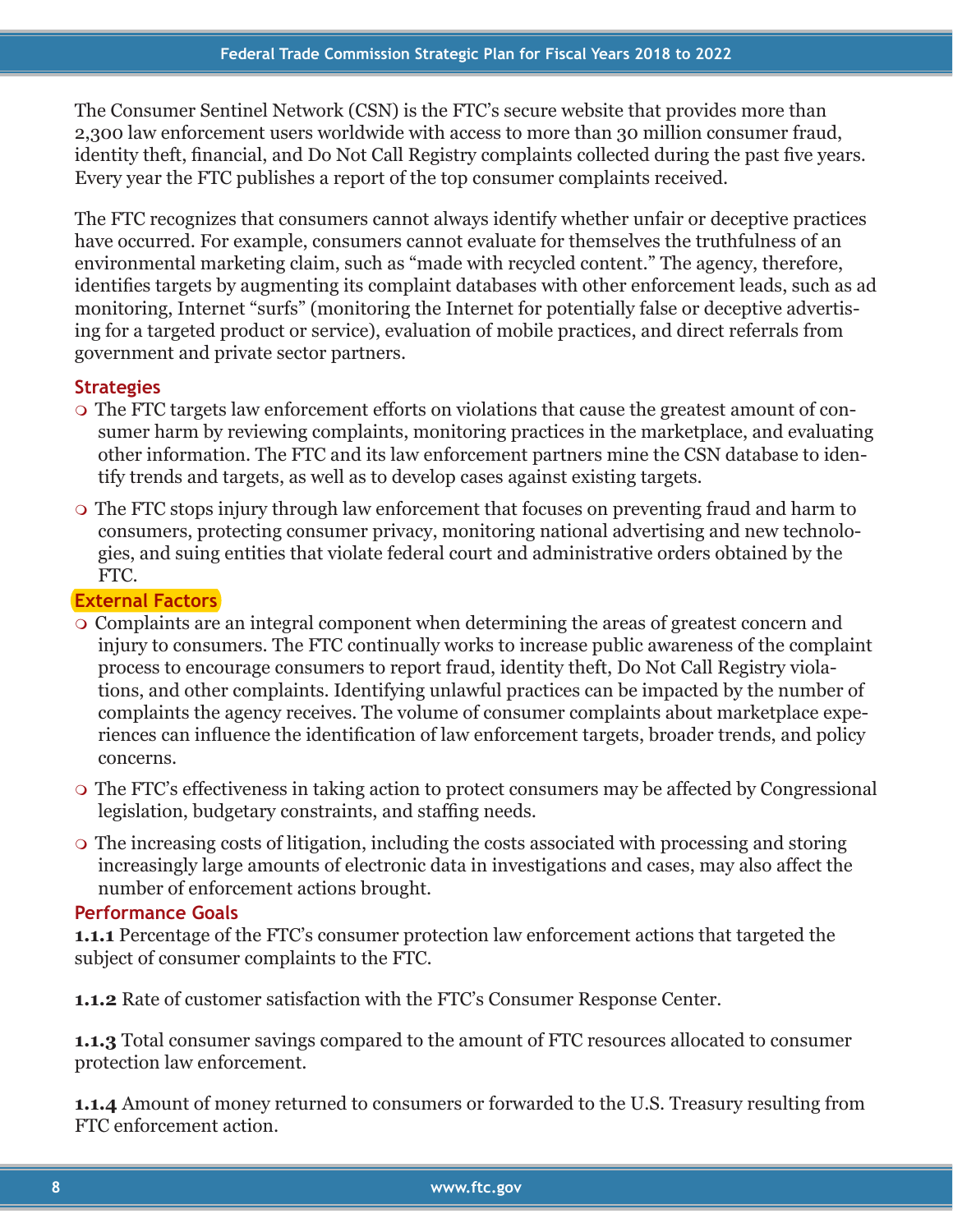## **Objective 1.2 Provide consumers and businesses with knowledge and tools that provide guidance and prevent harm.**

Consumer and business education serves as the first line of defense against deception and unfair practices. Well-informed consumers are better able to protect themselves from bad actors in the marketplace and well-informed business owners are less likely to inadvertently violate the law. The agency strives to give consumers the tools they need to make informed decisions and to give business the tools they need to comply with the law. Most FTC law enforcement initiatives include a consumer and/or business education component aimed at preventing consumer injury and unlawful business practices, and mitigating financial losses. The agency also conducts consumer and business education campaigns to raise awareness of new or emerging marketplace issues that have the potential to cause harm.

The FTC has a unique mandate to undertake certain forms of research based on Section 6 of the FTC Act. Under this authority, the FTC gathers, analyzes, and makes public certain information that serves the public interest. The FTC also convenes conferences and workshops through which experts and other experienced and knowledgeable parties identify cutting-edge consumer protection issues and discuss ways to address those issues. The FTC recognizes that stakeholders other than government are at times better placed to address certain consumer protection issues. The agency, therefore, encourages self-regulatory efforts and partners with the private sector to disseminate consumer education content developed by the agency.

#### **Strategies**

- The FTC focuses consumer and business education efforts on areas where deception, unfair practices, and information gaps cause the greatest injury. The FTC targets particular demographic groups with print and digital messages about marketplace issues that impact their health, safety, and economic well-being, both online and off. The agency also engages in education and outreach initiatives through multimedia and interactive content.
- The FTC creatively uses new technologies and private and public partnerships to reach new and underserved audiences, particularly those who may not seek information directly from the FTC.
- The FTC will continue to educate consumers about how to avoid identity theft and provide information to those who have become victims of identity theft.
- The FTC will continue to publicize its consumer complaint and identity theft websites and tollfree numbers in an ongoing effort to increase public awareness of its activities and inform the public of ways to contact the FTC to obtain information or file a complaint.
- The FTC will provide small businesses with more education resources to help them understand the law so they can comply with it.
- The FTC monitors the marketplace and technological developments to identify emerging consumer protection issues, holds workshops or conferences to examine these issues, and, where appropriate, issues reports analyzing the issues to provide the public with knowledge and tools to prevent consumer harm.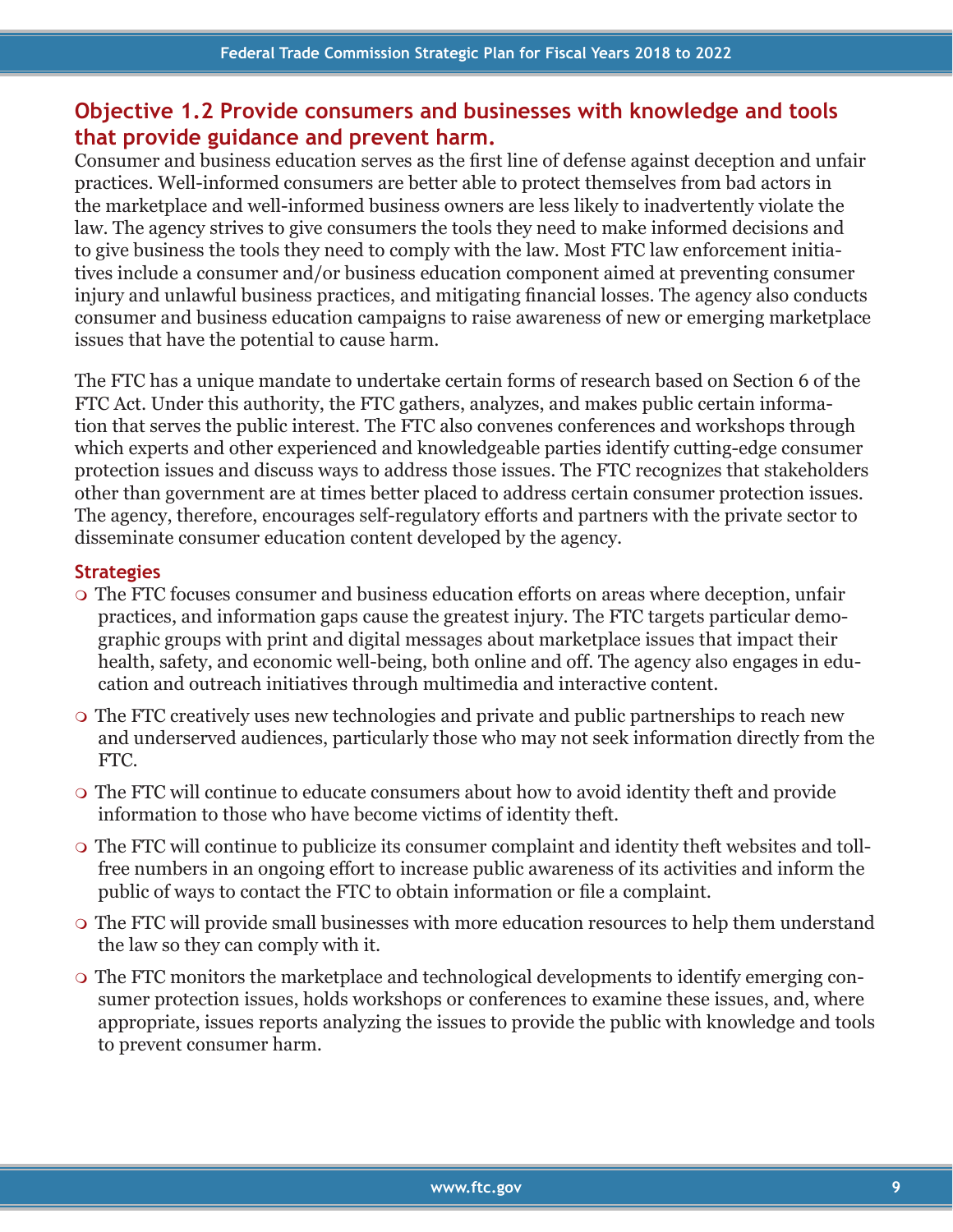#### **External Factors**

- The FTC faces challenges meeting the demand for educational materials available in print and works to mitigate these issues through judicious use of funding, publication revisions, streamlining the catalog of printed materials, and emphasizing the materials available on the website.
- The financial and staffing resources required for consumer and business education, conferences, workshops, and reports may impact the success of this objective. Budgetary limitations and the increasing costs of litigation may require the FTC to devote fewer resources to this objective.

## **Performance Goals**

**1.2.1** Rate of consumer satisfaction with FTC consumer education websites.

**1.2.2** Number of workshops and conferences the FTC convened that address consumer protection issues.

**1.2.3** Number of consumer protection reports the FTC released.

## **Objective 1.3 Collaborate with domestic and international partners to enhance consumer protection.**

Geographic location and other demographics may affect the types of deceptive and unfair conduct that consumers encounter. It is, therefore, important for governmental and non-governmental organizations to share information and resources to enhance consumer protection. The FTC works with partners in the United States and internationally to address consumer protection challenges, including new and emerging ones.

The FTC promotes consumer protection domestically by partnering with federal and state law enforcement in lawsuits that challenge and stop unlawful practices and seek redress for victims. It also promotes consumer protection through advocacy by filing comments with federal, state, and local government bodies and amicus briefs with the courts.

Because telemarketing and internet fraud, privacy violations, and data security breaches are increasingly cross-border in scope, the FTC routinely cooperates and collaborates with its foreign counterparts to implement broad-based international programs that combine cross-border law enforcement, policy, and technical assistance work.

#### **Strategies**

- The FTC leverages resources by working with domestic and international partners in government and the private sector to share information about consumer protection issues.
- The FTC pursues the development of international consumer protection enforcement models or approaches that focus on protecting consumers while maximizing consumer choice and economic benefit.
- The FTC provides technical assistance to countries establishing consumer protection regimes, as well as providing selected foreign officials with an opportunity to work alongside FTC attorneys, investigators, and economists to learn about the FTC's approach to consumer protection enforcement and to promote further cooperation between the countries.
- The FTC actively participates in numerous multinational organizations that engage in enforcement cooperation activities against mass-marketing fraud.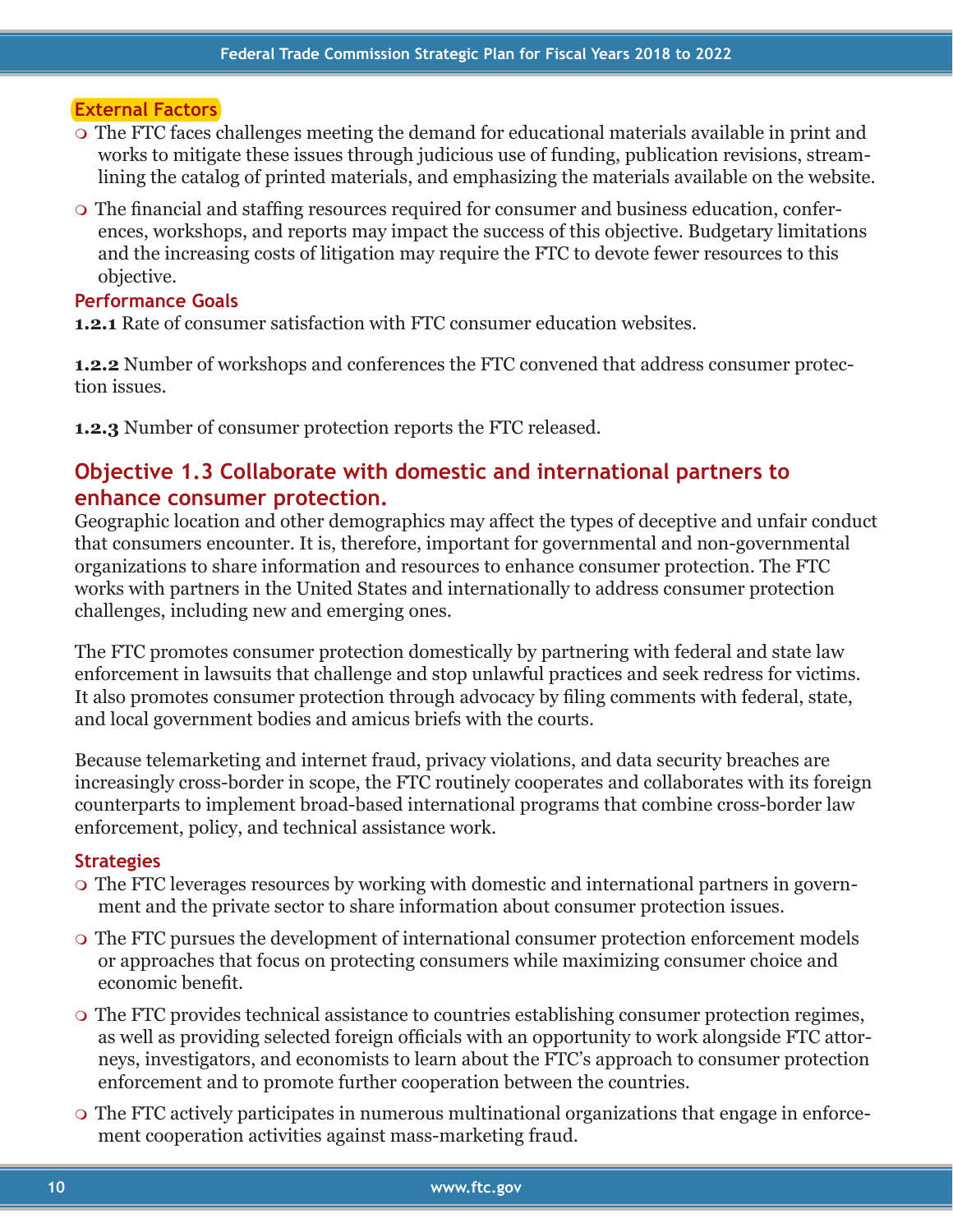- The FTC provides policy advice to foreign consumer protection agencies through substantive consultations and written comments.
- The FTC targets advocacy activities to encourage federal regulators to ensure proper consumer protections are in place. The FTC's amicus briefs seek to ensure consistent interpretation of the consumer protection statutes in the courts.

## **External Factors**

- When matters involve international targets, evidence, or assets, the FTC has limited control over a number of factors, including the extent to which foreign governments will provide information or cooperate with us on law enforcement matters. In addition, foreign legal rules often prohibit or limit foreign courts from recognizing or enforcing FTC judgments and orders, including asset preservation or collection orders. The FTC uses its US SAFE WEB Act authority to expand its international enforcement efforts and continues its outreach efforts to foreign governments to increase cooperation.
- Domestic advocacy, both to federal regulators and the courts, seeks to influence the decisions made by outside parties, but those decision makers have ultimate control over the outcome, and thus our success rate. The targets of our advocacies often receive pressure from other organizations, which may be making recommendations that are not in line with our own.

## **Performance Goals**

**1.3.1** Number of investigations or cases in which the FTC and other U.S. federal, state and local government agencies shared evidence or information that contributed to FTC law enforcement actions or enhanced consumer protection.

**1.3.2** Number of investigations or cases in which the FTC obtained foreign-based evidence or information or engaged in other mutual assistance that contributed to FTC law enforcement actions or in which the FTC cooperated with foreign agencies and/or multilateral organizations on enforcement matters.

**1.3.3** Number of instances of policy advice or technical assistance provided to foreign consumer protection and privacy agencies, directly and through international organizations.

**1.3.4** Percentage of consumer protection advocacy comments and amicus briefs filed with entities including federal and state legislatures, agencies, or courts that were successful, in whole or in part.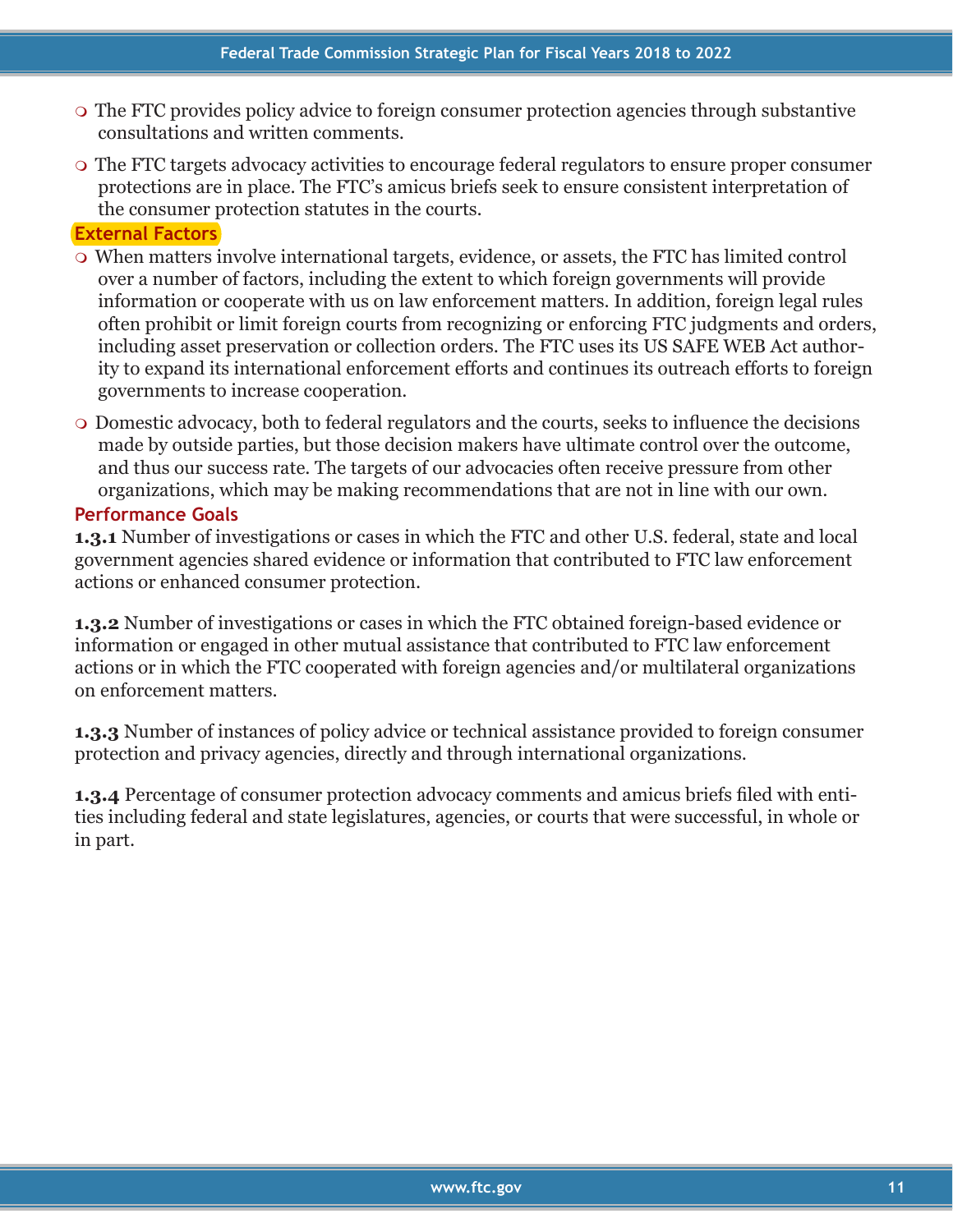## **Strategic Goal 2 – Maintain Competition to Promote a Marketplace Free From Anticompetitive Mergers, Business Practices, or Public Policy Outcomes**

Vigorous competition results in lower prices, higher quality goods and services, and innovative and beneficial new products and services. By enforcing the antitrust laws, the FTC helps to ensure that consumers benefit from competition. The FTC's efforts to maintain competition focus primarily on preventing anticompetitive mergers and business practices. The FTC also engages in policy research and development, advocacy, and education to deter anticompetitive practices, reduce compliance costs, and encourage governmental actors at the federal, state, and local levels to evaluate the effects of their policies on competition and consumers. This work is critical to protect and strengthen free and open markets – the cornerstone of a vibrant economy.

## **Evaluations and Research**

The objectives supporting Strategic Goal 2 align with the FTC's statutory tools to ensure free and open competition in the U.S. marketplace. Accordingly, our objectives focus on our enforcement authority and our advisory responsibilities. To this end, the FTC continuously evaluates the effectiveness of its efforts to maintain and promote competition. After each major litigation effort, the FTC internally evaluates its litigation performance and provides training to staff on lessons learned and best practices for future litigations. The FTC also periodically convenes best practice task forces to streamline the investigative process and reduce the burden imposed by investigations when appropriate. Wherever possible, the FTC's Bureau of Economics conducts retrospective analyses of mergers and other competition issues to determine whether the actions taken enhanced consumer welfare.

Always looking forward, the FTC strives to adapt to the dynamic markets we protect by leveraging the research, advocacy, and education tools at its disposal to improve its understanding of significant antitrust issues and emerging trends in business practices, technology, and markets.

Specific evaluations that were done include:

- In FY 2017, FTC staff released a study examining Commission merger remedies between 2006 and 2012. Based on those findings, the FTC has developed best practices related to the merger remedy process.
- The process for determining the success of the FTC's advocacy comments was re-evaluated in FY 2015. The refined process is more transparent, more consistently applied, and objective.

## **Strategic Objectives**

The FTC has established three objectives to guide work in this area:

- **Objective 2.1** Identify and take actions to address anticompetitive mergers and practices.
- **Objective 2.2** Engage in effective research, advocacy, and stakeholder outreach to promote competition and advance its understanding.
- **Objective 2.3** Collaborate with domestic and international partners to preserve and promote competition.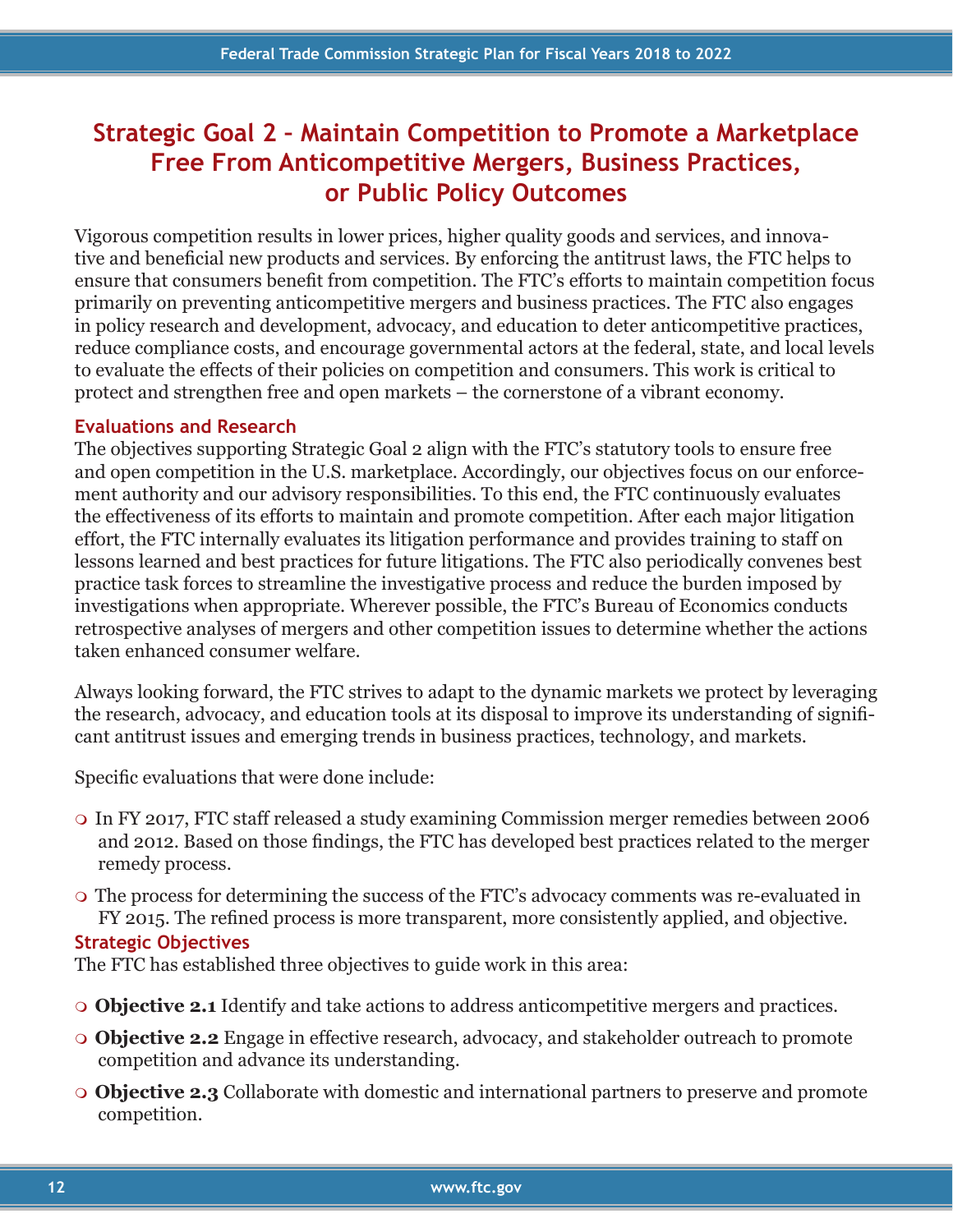## **Objective 2.1 Identify and take actions to address anticompetitive mergers and practices.**

Anticompetitive mergers and business practices harm consumers through higher prices and by reducing quality, choices, and innovation, or by thwarting competitors' entry into a market. Enforcement of the antitrust laws provides substantial benefits to consumers by helping to ensure that markets are competitive.

The FTC's Bureaus of Competition and Economics investigate proposed and consummated mergers, as well as business conduct and agreements that may be anticompetitive. The FTC takes enforcement action when it has reason to believe that mergers or conduct will likely harm consumers. The FTC's enforcement tools include federal court and administrative litigation and consent orders that require divestitures or contain cease and desist provisions. In rare cases, the FTC pursues other equitable remedies including the disgorgement of ill-gotten gains where appropriate. In each case, the FTC strives to efficiently address the competitive concerns raised by a proposed merger or business practice and works toward a solution that maintains competition in the marketplace without unduly burdening legitimate business activity.

The Hart-Scott-Rodino (HSR) Premerger Notification Act provides the FTC an opportunity to identify anticompetitive mergers and take action to block or remedy them before they are consummated. The FTC administers the HSR program both for itself and for the Antitrust Division of the Department of Justice (DOJ), which shares authority to challenge anticompetitive mergers. Both for mergers that do not meet the HSR notification requirements and for conduct matters, the FTC relies upon referrals, trade press articles, consumer and competitor complaints, and other means to identify harmful practices that threaten competition.

## **Strategies**

- Investigate potentially anticompetitive mergers and business conduct efficiently using rigorous, economically sound, and fact-based analyses that enhance enforcement outcomes and minimize burdens on business.
- Improve negotiation and litigation skills and refine investigative and decisional tools through continuous learning.
- Negotiate merger and nonmerger consent orders and win litigated orders that have significant remedial, precedential, and deterrent effects.
- Improve compliance with consent decrees and orders and with HSR reporting obligations.
- Provide transparency in the decision-making process, through comment periods, press releases, policy guidance, and analyses to aid public comment, and ensure existing guidance is up-to-date.
- Conduct market research, including evaluating the effectiveness of merger and conduct remedies, to inform future enforcement efforts.

## **External Factors**

 The dynamism of our economic, technological, and legislative environments plays a direct role in the Commission's ability to achieve success under this objective. Evolving technologies, automation, and intellectual property issues continue to increase the complexity of antitrust investigations and litigation. This complexity, coupled with fluctuations in merger activity and complaints of potentially harmful business conduct sometimes lead to financial and personnel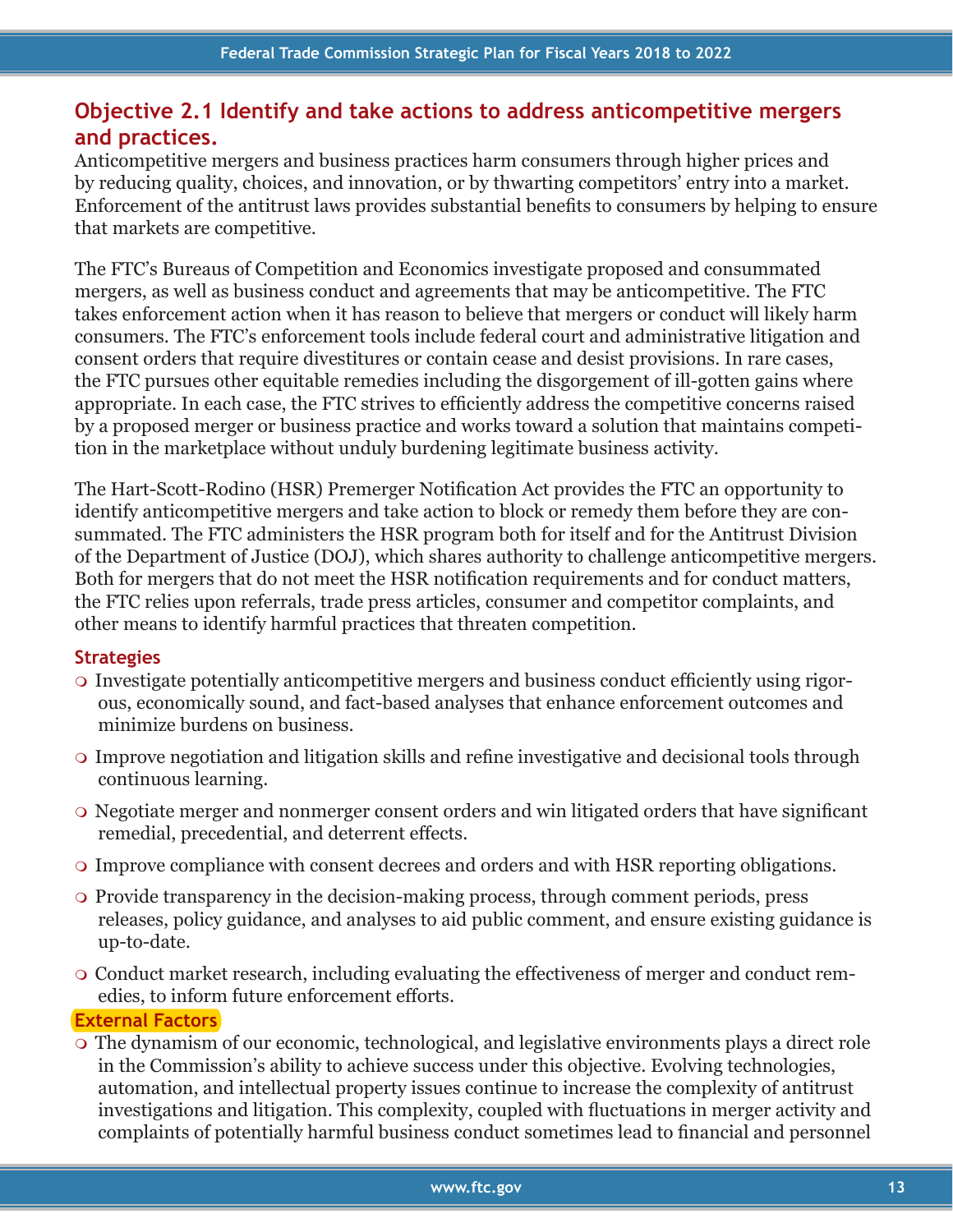resource limitations. The Commission will continue is efforts to identify best practices and other investigatory efficiencies to alleviate these potential resource limitations.

 Additionally, the ever-evolving legislative landscape, both with respect to federal and state antitrust enforcement authority will likely directly impact the Commission's ability to challenge anticompetitive mergers and business conduct. The FTC will continue to use its advocacy and educations tools to ensure that commission maintains the necessary tools for effective antitrust enforcement.

#### **Performance Goals**

**2.1.1** Percentage of full merger and nonmerger investigations in which the FTC takes action to maintain competition.

**2.1.2** Consumer savings through merger actions taken to maintain competition.

**2.1.3** Total consumer savings compared to the amount of FTC resources allocated to the merger program.

**2.1.4** Consumer savings through nonmerger actions taken to maintain competition.

**2.1.5** Total consumer savings compared to the amount of FTC resources allocated to the nonmerger program.

## **Objective 2.2 Engage in effective research, advocacy, and stakeholder outreach to promote competition and advance its understanding.**

The FTC has a unique mandate to undertake certain forms of research using Section 6 of the FTC Act and the historical report-writing activity of its predecessor entity, the Bureau of Corporations. Under this authority, the FTC gathers, analyzes, and makes public certain information concerning the nature of competition as it affects U.S. commerce. The FTC uses this authority to enhance consumer welfare by holding public hearings, convening conferences and workshops, conducting economic studies on competition issues of significant public importance, and issuing reports of its findings. The agency also uses the information it collects to refine its theoretical economic framework for analyzing competition issues and understanding industry practices, and to help the FTC respond effectively to changing marketplace conditions. This information also contributes to a better understanding of business practices and their competitive and economic implications, providing guidance to the business sector, the legal community, other enforcement authorities, the judiciary, and governmental decision makers and policymakers at the federal, state, and local levels.

The FTC also promotes competition through advocacy and education. In its advocacy work, the FTC files comments and amicus briefs with federal, state, and local government bodies and encourages them to consider the effect their proposed actions will have on competition, and consequently consumers. The FTC also has a mandate to educate consumers and businesses about competition law and policy. Informing businesses and their legal advisers about potential antitrust violations deters anticompetitive mergers and anticompetitive business practices and reduces businesses' cost of compliance. Educating consumers about their rights and their ability to bring violations to the FTC's attention reduces the cost of identifying anticompetitive conduct. Providing consumers and businesses with information about how antitrust enforcement benefits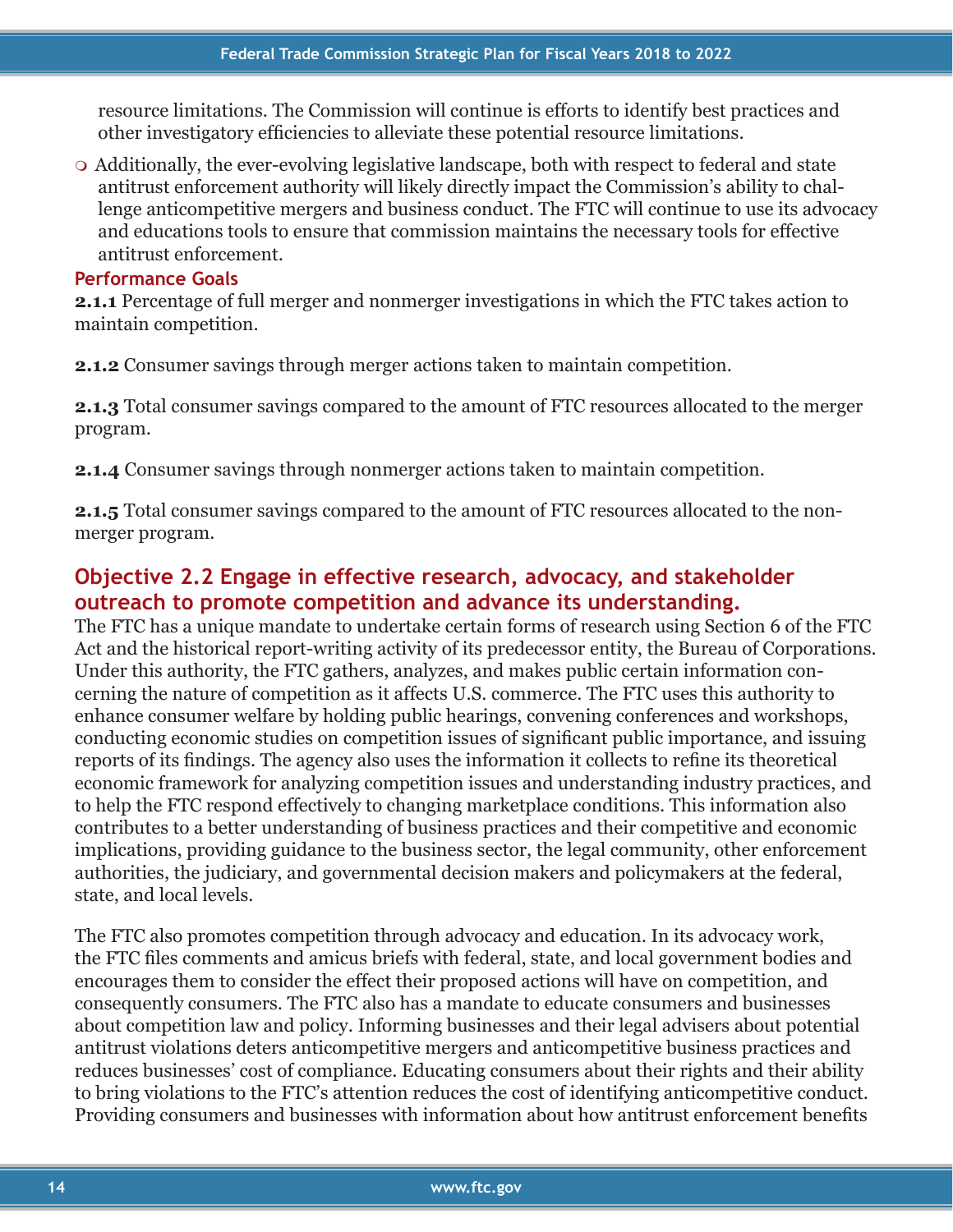the common good can also encourage cooperation with FTC investigations and strengthen enforcement actions.

## **Strategies**

- Improve the agency's understanding of various practices and developments in the marketplace by conducting public hearings, conferences, and workshops that bring together interested parties and conducting economic research on these issues. Utilize the information gathered to inform the agency's enforcement agenda. Improve the dissemination of material gathered through hearings, conferences, and workshops.
- Target advocacy activities to encourage state and federal government policymakers to evaluate the competitive implications of their existing and proposed policies, emphasizing the impact on consumers of policies that unnecessarily restrict competition.
- Increase transparency of the agency's decision-making by ensuring that the content of complaints, press releases, and analyses to aid public comment explain in sufficient detail and with sufficient clarity the evidence and theory of a case, within the constraints of confidentiality requirements. Expand the use of other public statements to improve the public's understanding of the FTC's enforcement policies and the benefits of competition.

## **External Factors**

- Financial and personnel resource limitations, driven primarily by the costs of litigation, may reduce resources available for this objective.
- Domestic advocacy, whether to state legislators or regulators, federal regulators, or the courts, seeks to influence decisions made by outside parties. Those decision makers have ultimate control over the outcome, and thus our success rate. The targets of our advocacies often receive pressure from other organizations, which may be making recommendations that are not in line with our own.

## **Performance Goals**

**2.2.1** Number of workshops, seminars, conferences, and hearings convened or co-sponsored that involve significant competition related issues.

**2.2.2** Number of reports and studies the FTC issued on key competition related topics.

**2.2.3** Percentage of competition advocacy matters filed with entities including federal and state legislatures, agencies, or courts that were successful, in whole or in part.

## **Objective 2.3 Collaborate with domestic and international partners to preserve and promote competition.**

The FTC continues to build cooperative relationships with domestic and foreign antitrust agencies to ensure close collaboration on cases and convergence toward sound competition policies. On the domestic front, the FTC seeks to collaborate with other agencies and the state attorneys general to obtain the best results and maximize the use of limited resources in the enforcement of the U.S. antitrust laws.

Cooperation with competition agencies of other jurisdictions is a key component to an effective FTC competition enforcement program. With over 130 antitrust enforcers worldwide, it is critical that everyone work together to ensure that the international competition law system functions coherently and effectively. To accomplish this, the FTC builds strong bilateral relations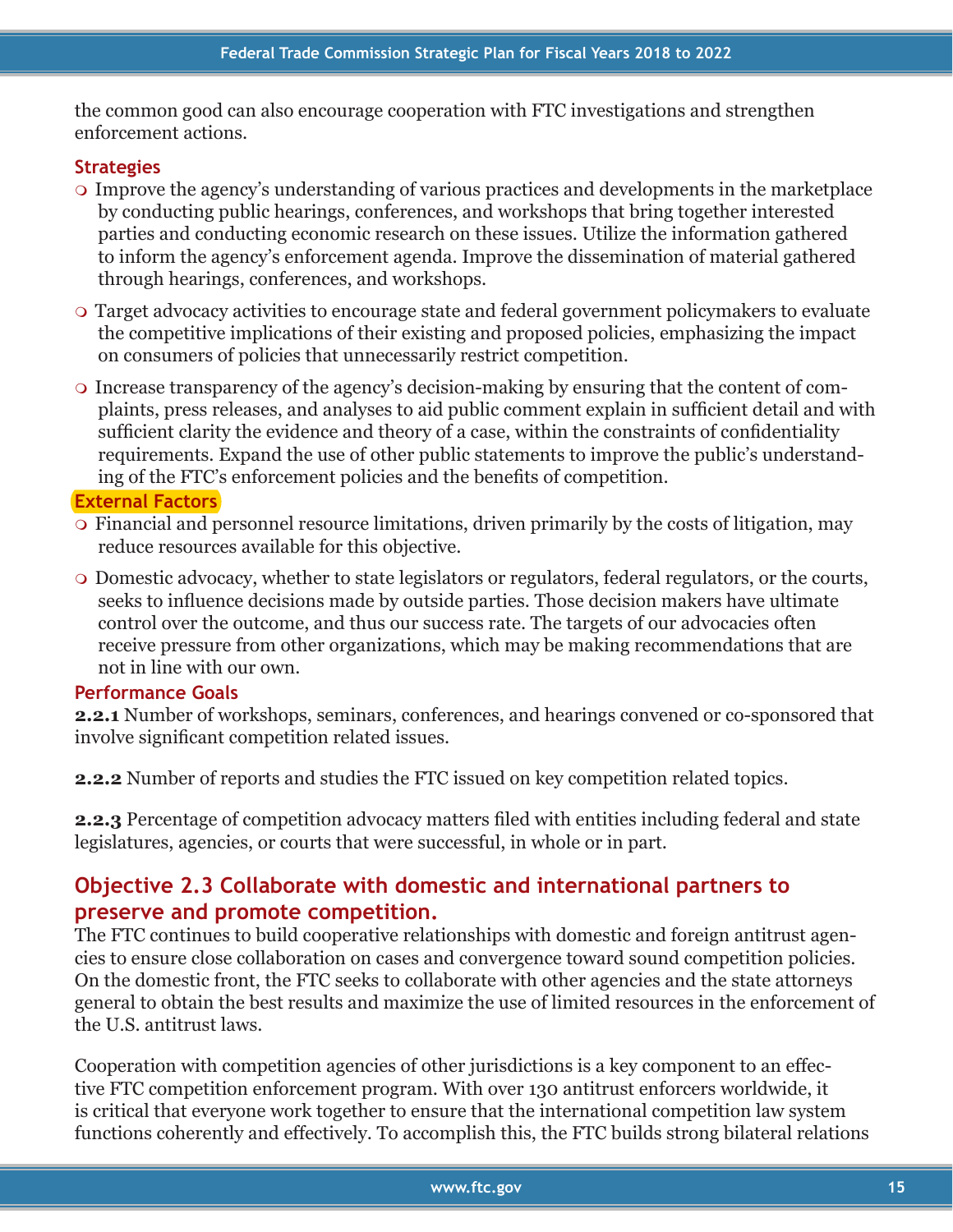with foreign counterparts and takes a lead role in multilateral fora to promote case enforcement cooperation and convergence toward sound competition policies. This work helps protect U.S. interests by encouraging systems that apply standards to transactions and conduct affecting the global marketplace that are consistent with U.S. and worldwide best practices.

## **Strategies**

- Work more extensively within the U.S. government inter-agency process and with other domestic government entities to support the FTC's efforts to promote market-based competition and policy convergence.
- Broaden and deepen our cooperation with foreign competition agencies on antitrust matters that are subject to concurrent review to improve the effectiveness of investigations and promote consistent outcomes.
- Promote policy convergence toward sound and effective antitrust enforcement internationally by working with a greater number of foreign competition agencies, including bilaterally through substantive consultations, written comments, and the provision of technical advice, and, multilaterally, by taking leadership roles in multilateral and regional organizations.
- Provide technical assistance to countries that are establishing competition regimes. Provide selected foreign officials with an opportunity to work alongside FTC attorneys, economists, and investigators to enhance their capacity to develop and implement sound competition policy and enforcement.
- Provide policy advice to foreign competition agencies through substantive consultations and written comments.

#### **External Factors**

- The development of competition policy involves numerous stakeholders, political considerations, and economic factors. Today, more than 130 governments enforce various sets of competition laws, and these different antitrust enforcement authorities increasingly overlap and intersect. Foreign policy and political considerations that are outside the scope of competition policy may also play a role. These factors can impact U.S. enforcement actions.
- The ability to conduct international technical assistance depends in part on the availability of external resources, support of U.S. embassies abroad, and the willingness of foreign governments to accept U.S. assistance.

#### **Performance Goals**

**2.3.1** Percentage of FTC cases involving at least one substantive contact with a foreign antitrust authority in which the agencies followed consistent analytical approaches and reached compatible outcomes.

**2.3.2** Number of instances in which the FTC provided policy advice or technical assistance to foreign competition agencies or governments, directly and through international organizations.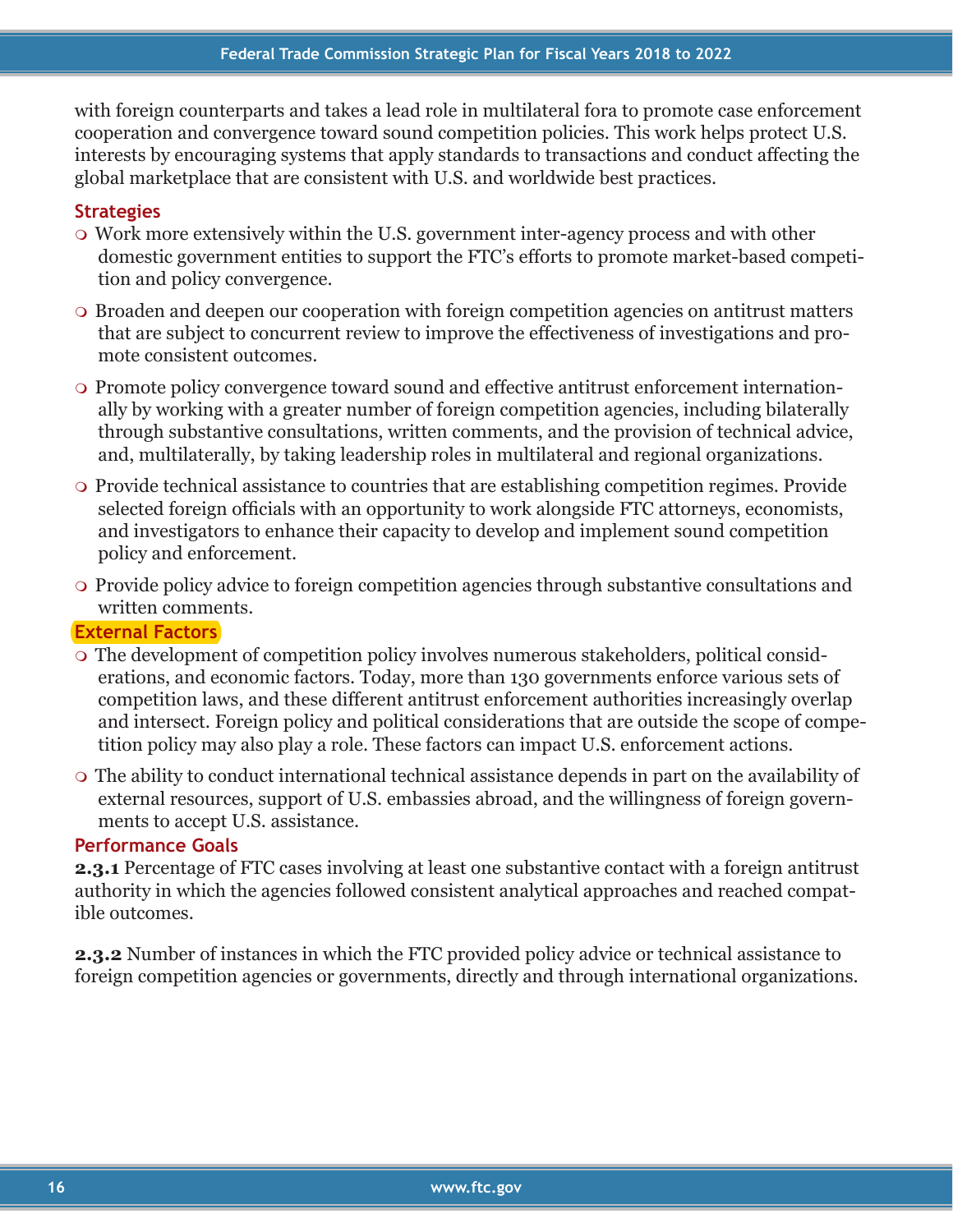## **Strategic Goal 3 – Advance the FTC's Performance Through Excellence in Managing Resources, Human Capital, and Information Technology**

 The FTC believes that advancing organizational performance at all levels creates a strong foundation for overall mission success. The agency's work in Strategic Goal 3 highlights ongoing efforts to provide quality and timely services to the agency and enhances the agency's ability to focus on protecting consumers and maintaining competition.

Goal 3: Advance the FTC's performance through excellence in managing resources, human capital, and information technology, is inherently collaborative, and encompasses key management areas in the FTC: human capital, infrastructure and security, information technology resources, and financial management. A new objective has been added to Goal 3 to further address information and technology management as critical support functions at the FTC. Work in Goal 3 fosters leadership, transparency, and accountability across the agency and establishes a culture of customer service and effective planning, administration, and management. Employees at all levels are expected to show leadership in their areas of responsibility by exhibiting a willingness to develop and coach others, a commitment to teamwork, and a drive to find innovative and efficient solutions.

### **Evaluations and Research**

The FTC rigorously reviews its management functions. With respect to financial management, the FTC's financial statements are audited annually, which encompasses a thorough overview of the agency's financial position and various transactions throughout the fiscal year. With respect to cybersecurity, annual government-wide Federal Information Security Modernization Act (FISMA) reviews are conducted, and the agency reviews and acts on any areas that need improvement. With respect to human capital management, reviews are essential for hiring, managing, training and retaining talented and high performing employees. To that end, FTC regularly evaluates and acts on its human capital programs via Office of Personnel Management (OPM) audits and assessments, Equal Employment Opportunity Commission (EEOC) reviews, and internal pulse and customer satisfaction surveys. In addition, results from OPM's Federal Employee Viewpoint Survey, provide important data on employee engagement, sense of inclusion, dedication to the FTC mission, and commitment to personal accountability.

## **Specific evaluations that were done include:**

- In FY 2017, the FTC initiated an Enterprise Risk Management (ERM) program to assess risks systematically across major program areas. ERM assesses the full spectrum of the agency's risks related to achieving its strategic objectives using the agency Strategic Plan. The result of the assessment will be provided to agency leadership with a portfolio view of risk to help inform decision-making.
- In FY 2017, the OIG performed its most recent annual FISMA review, an evaluation of the FTC's information security program and practices. The evaluation found that FTC information security and privacy programs provided adequate and reasonable controls to protect FTC information assets. Four key areas for improvement were identified.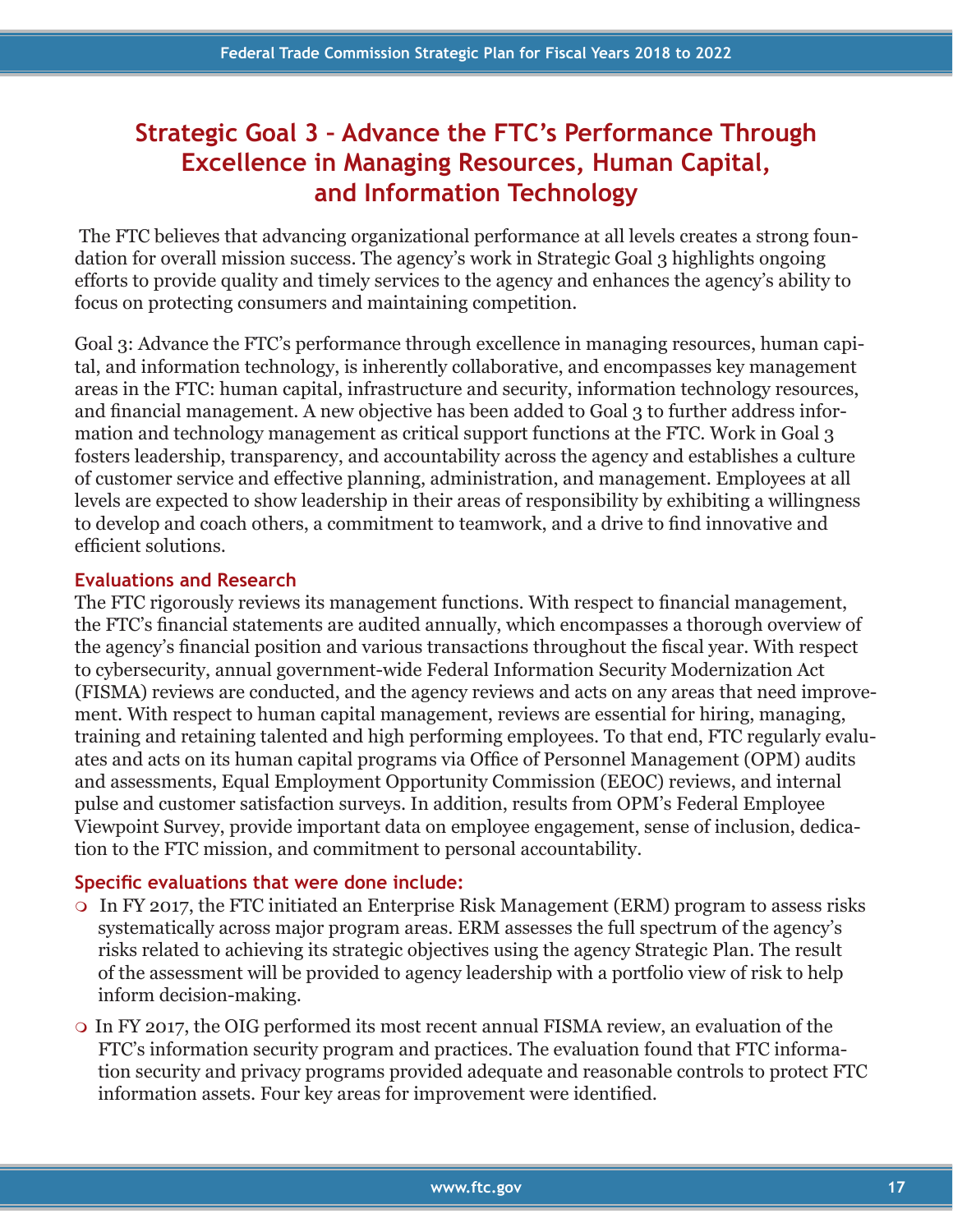In FY 2016, the OIG performed an evaluation of the FTC's information technology governance practices. The evaluation found that while the Governance Program is improving, there remain significant opportunities to accelerate maturation of the Program. The report makes 15 recommendations to this end. The FTC agreed with the recommendations and is implementing processes and procedures that will improve the areas of governance, acquisition planning, employee suitability determination, and information systems and network security.

## **Strategic Objectives**

The FTC has established three objectives to guide work in this area:

- **Objective 3.1** Optimize resource management and infrastructure.
- **Objective 3.2** Cultivate a high-performing, diverse, and engaged workforce.
- **Objective 3.3** Optimize technology and information management that supports the FTC mission.

## **Objective 3.1 Optimize resource management and infrastructure.**

The creation, modernization, and maintenance of physical and financial resources and infrastructure not only provides for a safe, secure, and efficient workplace but also helps the agency to achieve its mission and respond to, and anticipate, future agency needs. These efforts span several FTC offices and functions.

The FTC is committed to ensuring that processes and procedures are in place and tested so that, in the event of an emergency, people and property are protected and that the agency can continue to execute essential mission requirements.

The FTC believes in the importance of accountability and transparency, as shown through resource stewardship and financial oversight activities. The work in this area covers a wide range of administrative and operational efforts, such as formulating and executing the agency budget, managing acquisition activities, overseeing the internal control program, managing accounting operations, spearheading audit resolution, and ensuring compliance with financial management laws and regulations.

The FTC has launched an internal control and risk management office to establish, maintain, and monitor internal controls and assess risk. These measures have the purpose of ensuring: (1) obligations and costs are in compliance with applicable laws; (2) assets are safeguarded against waste, loss, unauthorized use, or misappropriation; (3) and agency revenues and expenditures are properly recorded and accounted to permit the preparation of reliable financial performance reports and to maintain accountability over the assets.

Procurement Action Lead Time (PALT) is a widely-used government measurement that estimates the number of days to award a procurement action, once a complete procurement package has been received. At the FTC, PALT will provide estimated processing timeframes for our customers as well as measure the Acquisitions Division's performance against those standards.

The FTC believes in the importance of accountability, transparency, and ensuring its employees meet all of their ethical obligations. Transparency is a critical part of government ethics, and Congress has determined that the citizens should know their leaders' financial interests. The Ethics in Government Act imposes detailed requirements for public financial disclosure by senior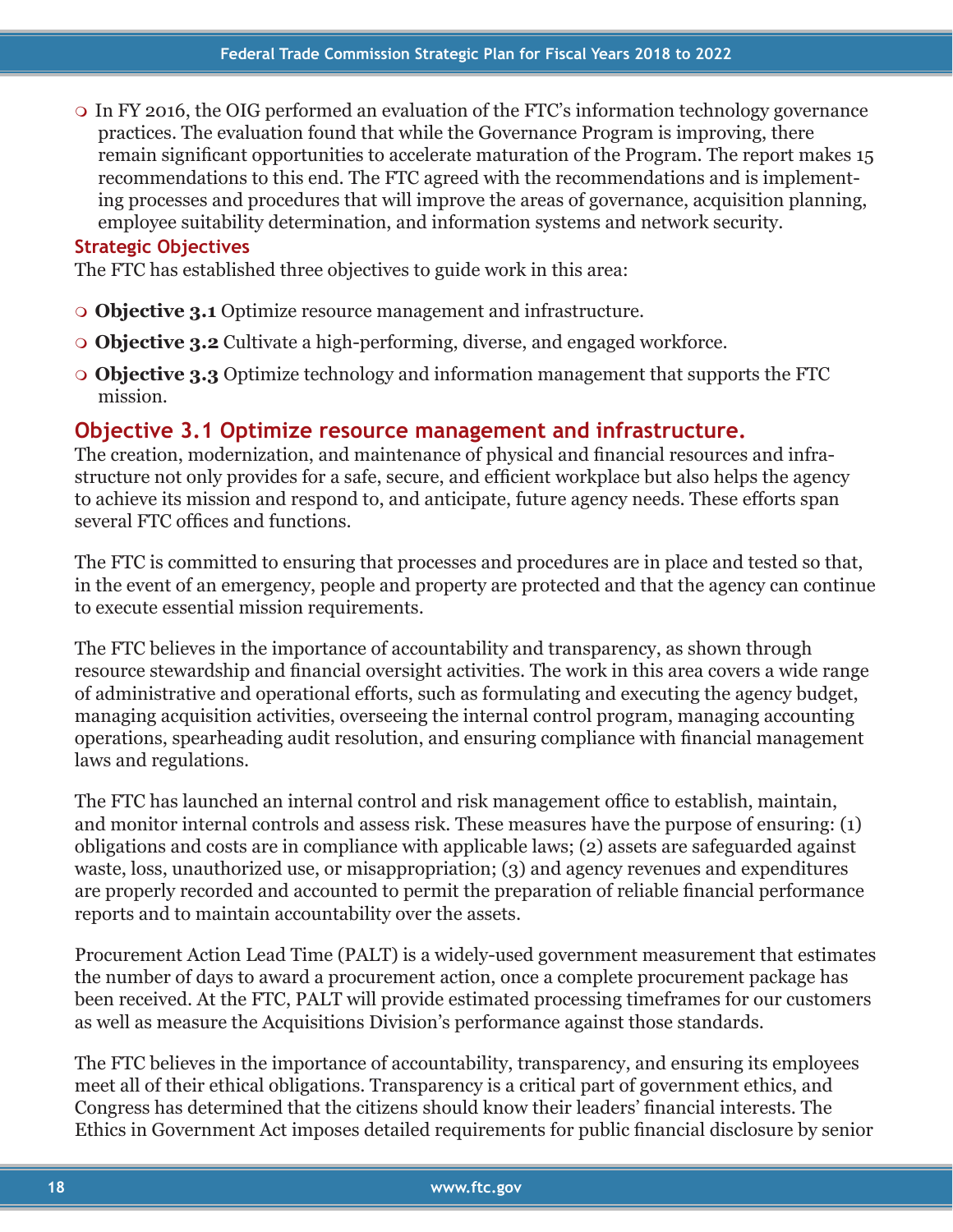United States Government officials. The purpose of these requirements is to assist employees and their agencies in avoiding conflicts between duties and private financial interests or affiliations.

## **Strategies**

- Continue to update its Continuity of Operations Plan (COOP), which defines the necessary planning and actions that are required to ensure the preservation and performance of FTC mission essential functions.
- Set up a training program for Emergency Preparedness that will include various training formats as well as the e-Train system. Training will be encouraged and emphasized through a robust communication plan that will include making sure that people know what they should do to be safe as well as informing them about how they can best prepare themselves for emergencies. Additionally, FTC will emphasize drills and activities that provide employees the opportunity to practice proper emergency response procedures.
- Improve the effectiveness and efficiency of the FTC's financial management operations, including critical procurement-related work. Building on the successful integration of the procurement and core financial systems, the FTC plans to automate how the agency receives and pays for services. This complete financial management system will strengthen the agency's internal controls, improve efficiency of the end-to-end procure-to-pay process, and provide agency staff with timely information regarding budget execution and the availability of funds.
- Improve our Procurement Action Lead Time (PALT), a widely-used government measurement that estimates the number of days to award a procurement action, once a complete procurement package has been received.
- Ensure timely filing of financial disclosure reports through improved tracking and communication.

## **External Factors**

- The FTC continues to partner with the Department of the Interior's Interior Business Center (IBC) to host the agency's core financial system and make payments. FTC is one of many IBC customers, and system upgrades or future mandatory requirements mean the agency must follow IBC's lead.
- Changes in government requirements, especially for financial management, may cause a shift in priorities or change how the FTC approaches the work.

## **Performance Goals**

**3.1.1** The extent to which the FTC is prepared to protect people and property and to continue mission essential operations during emergencies.

**3.1.2** Percentage of survey respondents who are satisfied or very satisfied with the timeliness of administrative operations.

**3.1.3** Achieve a favorable (unmodified) audit opinion from the agency's independent financial statement auditors.

**3.1.4** Percentage of new entrant, annual, and termination Public Financial Disclosure Reports that are filed within the required timeframe.

**3.1.5** Percentage of contract actions awarded within FTC's established Procurement Action Lead Time.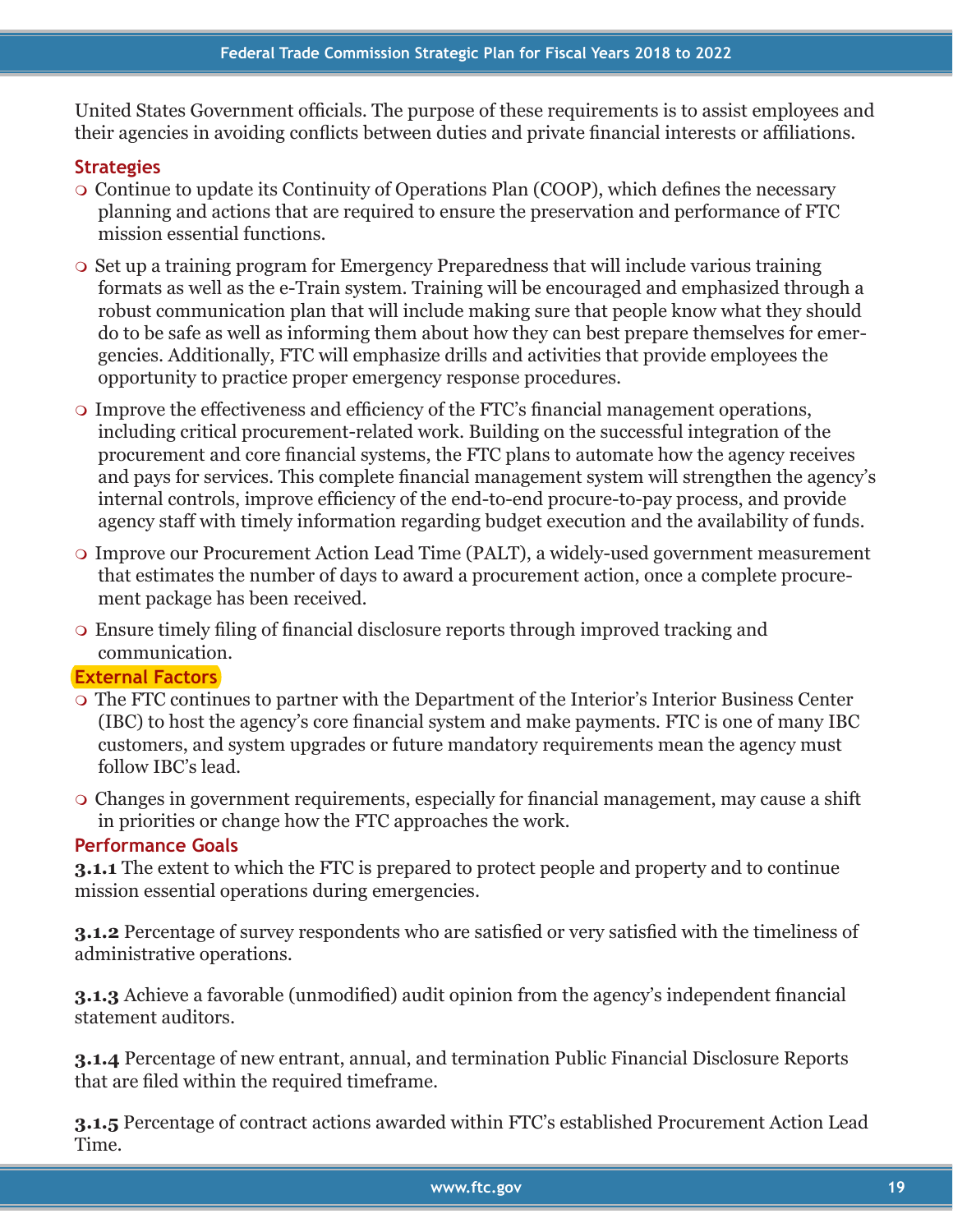## **Objective 3.2 Cultivate a high performing, diverse, and engaged workforce.**

The FTC's workforce is its greatest asset. The FTC works to ensure the presence of the right talent in the right positions at the right time to meet the challenges of the 21st century. This objective also captures efforts to tap into the rich resources of the global community and ensure fairness in the workplace. By attracting, developing, motivating, and retaining a high performing, diverse, inclusive, and engaged workforce, the FTC advances organizational performance. By having a workforce that looks like and draws from the consumers it protects, the FTC strengthens its ability to meet its mission.

The FTC uses the Federal Employee Viewpoint Survey administered by OPM to measure success in this objective. The survey focuses on employees' perceptions of critical areas of their work life and workforce management, and measures factors that influence whether employees want to join, stay, and help their agency meet its mission. The FTC uses an integrated approach to link human capital programs and policies to agency mission, goals, and strategies and to provide continuous improvement in efficiency and effectiveness.

In addition, the FTC uses Management Directive 715 (MD-715) submitted by the agency to the U.S. Equal Employment Opportunity Commission on an annual basis. MD-715 is a tool for agencies to use to ensure that all workers are competing on a fair and level playing field and have the opportunity to achieve their fullest potential.

### **Strategies**

- Use integrated workforce planning to identify and fulfill current and future human capital needs to carry out the agency's mission and implementing programs and processes to enable us to recruit, develop, and retain a highly qualified and diverse workforce.
- Strive to create an agency-wide performance culture that focuses on individual and organizational accountability toward achieving the FTC's programmatic goals and priorities. The agency also seeks to achieve this objective by providing quality training and outreach to staff.

#### **External Factors**

- Funding levels in a constrained budget environment, as well as delays in annual appropriations, have the potential to adversely affect implementation of human capital strategies and programs.
- Changes in the economy have a direct impact on our agency's ability to attract and retain its workforce. Good job markets have led staff to seek higher-paying opportunities in other higher paying agencies or to jobs outside the Federal sector.
- Like many other high-performing agencies, FTC must continuously evaluate its human capital strategies and plans, and embrace the changes required to attract, develop, engage and retain a 21st century work force.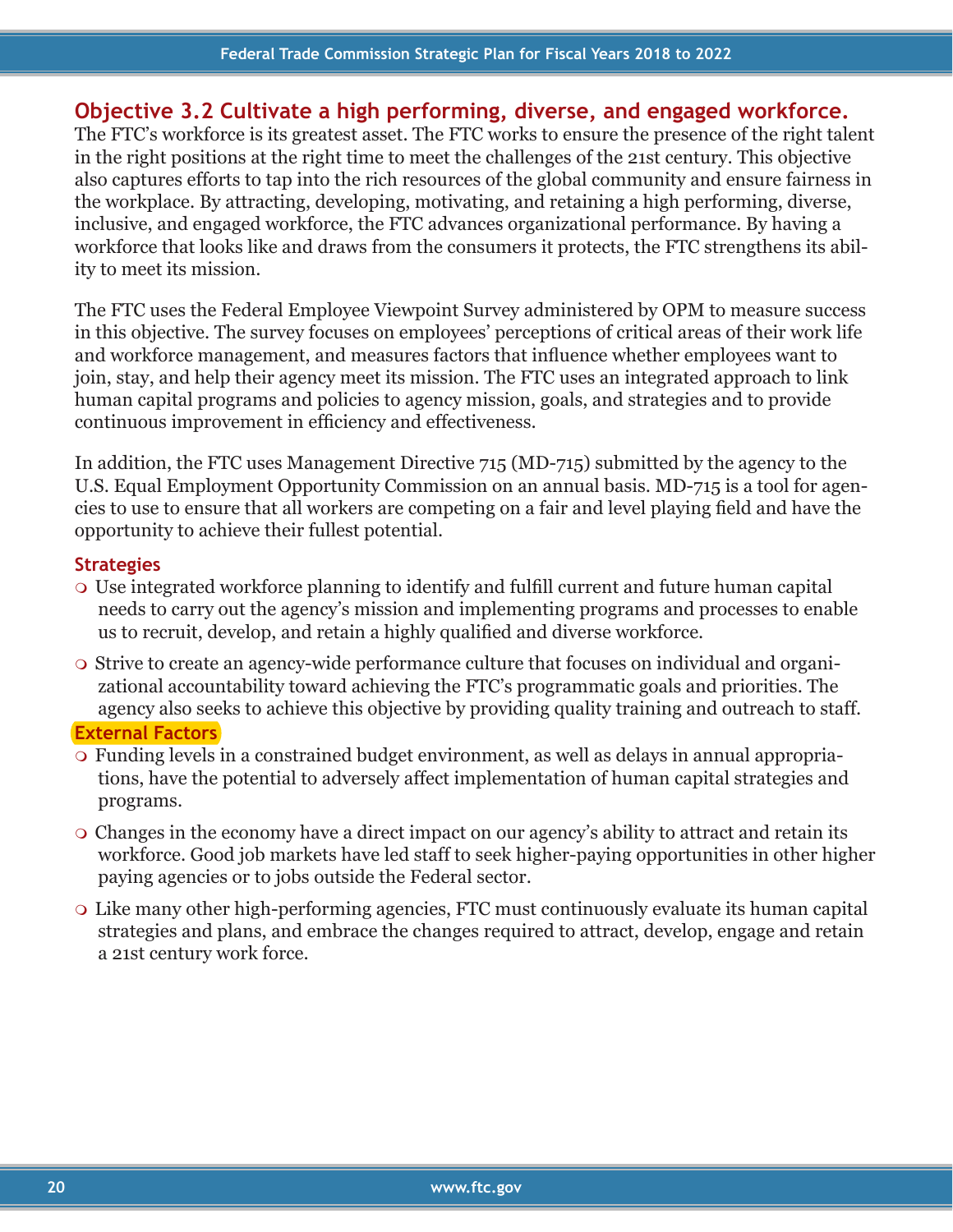#### **Performance Goals**

**3.2.1** The extent to which FTC employees consider their agency to be a best place to work.

**3.2.2** The extent to which employees believe the FTC encourages a culture that is open, diverse, and inclusive.

**3.2.3** The extent to which employees believe the FTC cultivates engagement throughout the agency.

**3.2.4** The extent to which employees believe FTC management promotes a results-oriented performance culture.

## **Objective 3.3 Optimize technology and information management that supports the FTC mission.**

Successful accomplishment of the FTC mission is increasingly dependent on IT systems and services. FTC staff relies on the agency's IT systems to manage the high volume of information gathered as part of the agency's mission, and to comply with mandates concerning the preservation and handling of agency records. The FTC must invest in IT services that will improve the user experience, allowing the agency to manage increasing data volumes effectively while meeting regulatory obligations.

An enterprise architecture-based approach will be used to modernize FTC's IT capabilities, eliminating outdated systems and utilizing cloud-based solutions when practicable. By properly assessing the future IT landscape, FTC can take advantage of emerging IT services while ensuring a clear focus on FTC mission objectives.

The FTC must continue to address the challenges of meeting the government-wide FISMA requirements. This legislation mandates that information and information systems must be protected from unauthorized access, use, disclosure, disruption, modification, or destruction in order to provide integrity, confidentiality and availability.

The FTC is also committed to effective and efficient management of information resources, and is transitioning to managing most information resources electronically. This transition will enable staff to perform their work more efficiently, facilitate public access, and protect sensitive information from inappropriate access.

#### **Strategies**

- Execute a unified IT Modernization Program to ensure all IT initiatives are strategically aligned, and reduce cost of commodity IT services through cloud-based and shared solutions, redirecting savings to mission-focused litigation support solutions.
- Use government-wide acquisition contracts (GWAC) and secure cloud providers to reduce cost and speed implementation of modernization efforts.
- Focus on security, documentation, and process improvements necessary to advance the FISMA maturity of the FTC.
- Improve agency IT services by creating resilient and available services, consolidating the management, increasing utilization of IT resources, and investing in new technologies to advance the FTC's mission.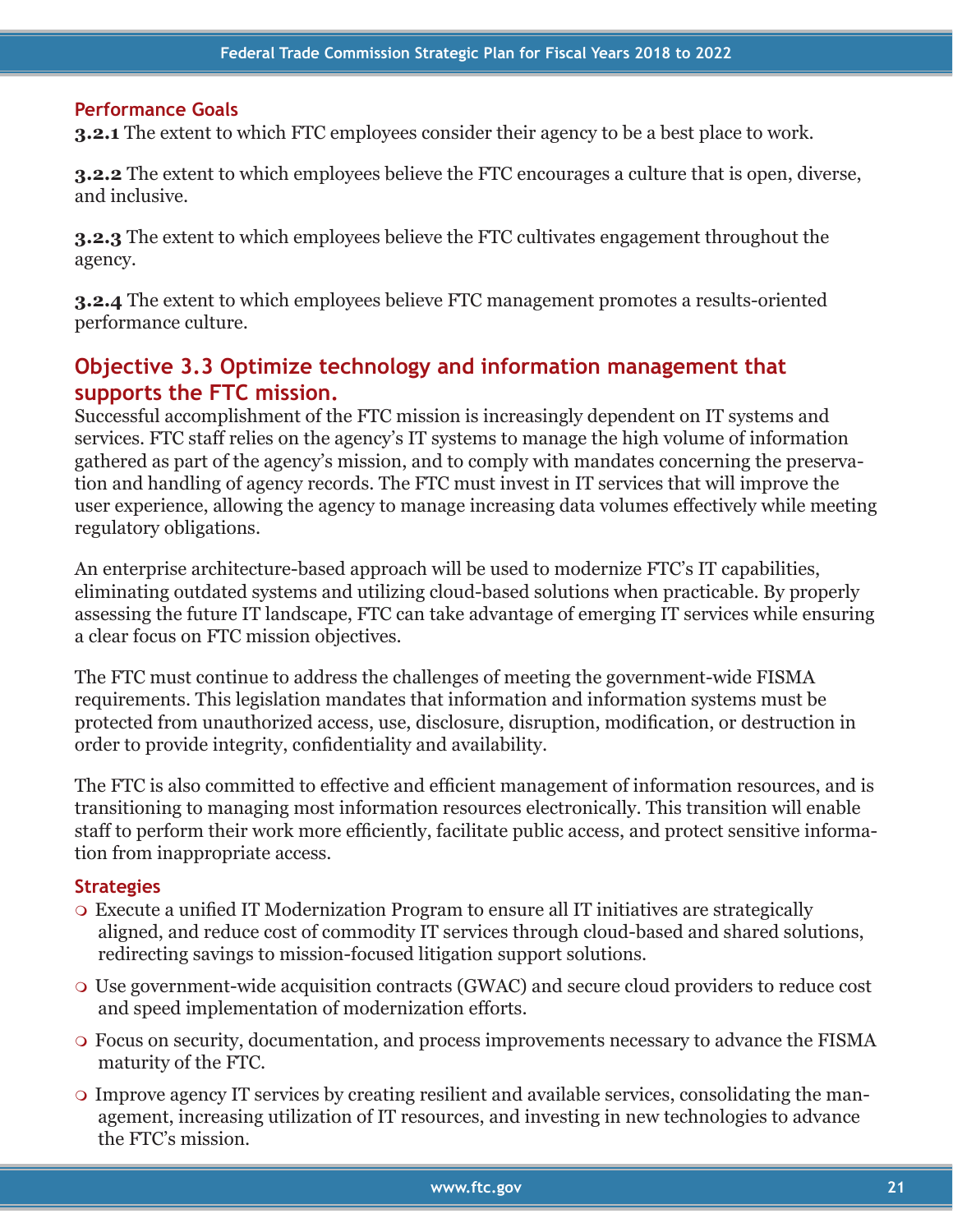- Continue the transition to electronic information resource management and electronic recordkeeping, and manage FTC records in accordance with the Managing Government Records Directive M-12-18.
- Implement an Enterprise Content Management (ECM) system to allow staff to do their work in a collaborative environment and to manage information throughout its lifecycle.

#### **External Factors**

- The ability to make significant technology investments, including investments in an ECM system, may be affected by resource constraints.
- Federal mandates and guidance may limit available information management solutions and delay cloud-based modernization efforts.
- Evolving information security threats will affect IT modernization efforts and FTC's overall risk posture. FTC will continue to mature its processes and documentation surrounding information security and risk management to monitor and mitigate risks associated with IT modernization efforts as part of a comprehensive IT risk management program. FTC will also continue to standardize security controls across systems to decrease complexity and risk.

#### **Performance Goals**

- **3.3.1** Availability of information technology systems.
- **3.3.2** Percentage of IT spend on provisioned IT services.
- **3.3.3** Achieve a favorable FTC Cybersecurity Index score.
- **3.3.4** Percentage of permanent records that are managed electronically.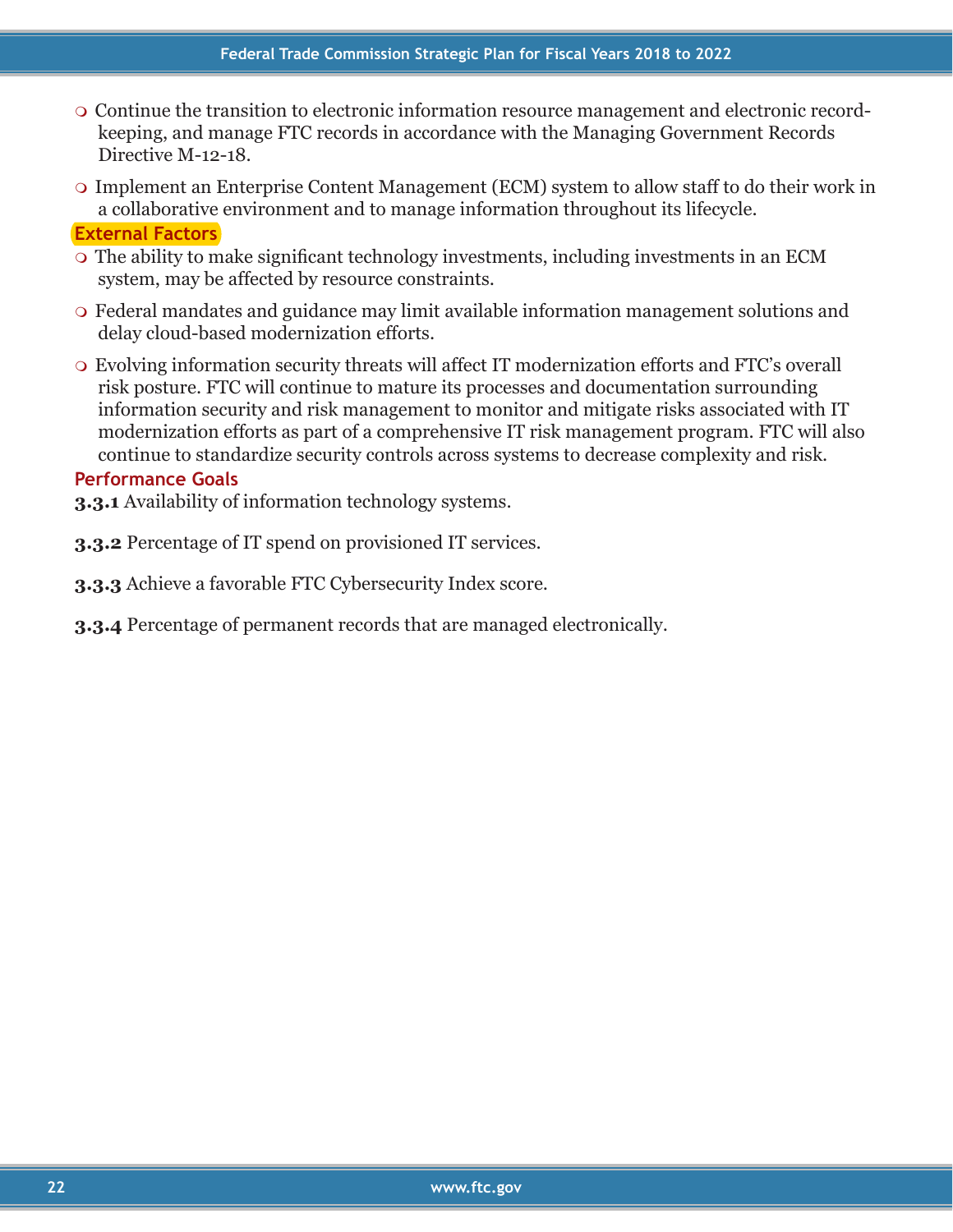## **Appendix of Performance Goals**

³**indicates Key Performance Goal**

## **Goal 1 – Protect consumers from unfair and deceptive practices in the marketplace**

**Objective 1.1** Identify and take actions to address deceptive or unfair practices that harm consumers.

| 1.1.1 Percentage of the FTC's consumer protection law enforcement actions that<br>targeted the subject of consumer complaints to the FTC. |
|-------------------------------------------------------------------------------------------------------------------------------------------|
| <b>1.1.2</b> Rate of customer satisfaction with the FTC's Consumer Response Center.                                                       |
| <b>8</b> 1.1.3 Total consumer savings compared to the amount of FTC resources allocated to<br>consumer protection law enforcement.        |
| 1.1.4   Amount of money returned to consumers or forwarded to the U.S. Treasury<br>resulting from FTC enforcement action.                 |

**Objective 1.2** Provide consumers and businesses with knowledge and tools that provide guidance and prevent harm.

| surance and prevent nariu. |                                                                                                               |
|----------------------------|---------------------------------------------------------------------------------------------------------------|
|                            | <b>8</b> 1.2.1 Rate of consumer satisfaction with FTC consumer education websites.                            |
|                            | <b>1.2.2</b> Number of workshops and conferences the FTC convened that address consumer<br>protection issues. |
|                            | <b>1.2.3</b> Number of consumer protection reports the FTC released.                                          |

**Objective 1.3** Collaborate with domestic and international partners to enhance consumer protection.

|       | <b>1.3.1</b> Number of investigations or cases in which the FTC and other U.S. federal, state<br>and local government agencies shared evidence or information that contributed<br>to FTC law enforcement actions or enhanced consumer protection.                                                                             |
|-------|-------------------------------------------------------------------------------------------------------------------------------------------------------------------------------------------------------------------------------------------------------------------------------------------------------------------------------|
|       | <b>1.3.2</b> Number of investigations or cases in which the FTC obtained foreign-based<br>evidence or information or engaged in other mutual assistance that contributed<br>to FTC law enforcement actions, or in which the FTC cooperated with foreign<br>agencies and/or multilateral organizations on enforcement matters. |
|       | <b>1.3.3</b> Number of instances of policy advice or technical assistance provided to foreign<br>consumer protection and privacy agencies, directly and through international<br>organizations.                                                                                                                               |
| 1.3.4 | Percentage of consumer protection advocacy comments and amicus briefs filed<br>with entities including federal and state legislatures, agencies, or courts that were<br>successful in whole or in part.                                                                                                                       |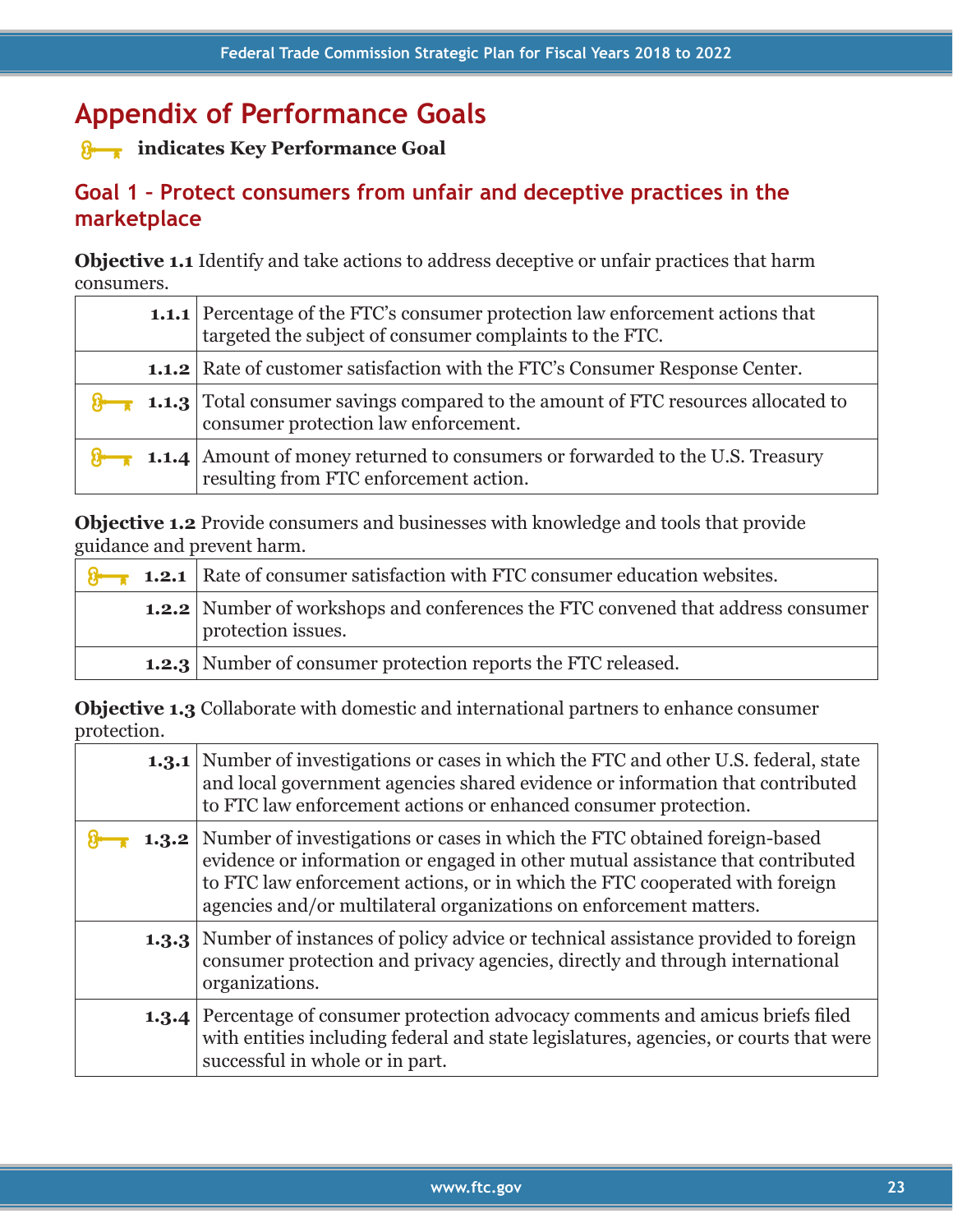## **Goal 2 – Maintain competition to promote a marketplace free from anticompetitive mergers, business practices, or public policy outcomes**

**Objective 2.1** Identify and take actions to address anticompetitive mergers and practices.

| <b>Objective 4.1</b> Richtliv and take actions to address anticompetitive increases and practices. |                                                                                                                        |
|----------------------------------------------------------------------------------------------------|------------------------------------------------------------------------------------------------------------------------|
|                                                                                                    | 2.1.1 Percentage of full merger and nonmerger investigations in which the FTC takes<br>action to maintain competition. |
|                                                                                                    | <b>2.1.2</b> Consumer savings through merger actions taken to maintain competition.                                    |
|                                                                                                    | <b>2.1.3</b> Total consumer savings compared to the amount of FTC resources allocated to<br>the merger program.        |
|                                                                                                    | <b>2.1.4</b> Consumer savings through nonmerger actions taken to maintain competition.                                 |
| 2.1.5                                                                                              | Total consumer savings compared to the amount of FTC resources allocated to<br>the nonmerger program.                  |

**Objective 2.2** Engage in effective research, advocacy, and stakeholder outreach to promote competition and advance its understanding.

| <b>2.2.1</b> Number of workshops, seminars, conferences, and hearings convened or<br>co-sponsored that involve significant competition-related issues.                                                          |
|-----------------------------------------------------------------------------------------------------------------------------------------------------------------------------------------------------------------|
| <b>2.2.2</b> Number of reports and studies the FTC issued on key competition-related topics.                                                                                                                    |
| <b>2.2.3</b> Percentage of competition advocacy comments and advocacy briefs filed with<br>entities including federal and state legislatures, agencies, or courts that were<br>successful, in whole or in part. |

**Objective 2.3** Collaborate with domestic and international partners to preserve and promote competition.

| componenties. |                                                                                                                                                                                                                           |
|---------------|---------------------------------------------------------------------------------------------------------------------------------------------------------------------------------------------------------------------------|
|               | <b>2.3.1</b> Percentage of FTC cases involving at least one substantive contact with a<br>foreign antitrust authority in which the agencies followed consistent analytical<br>approaches and reached compatible outcomes. |
|               | <b>2.3.2</b> Number of instances in which the FTC provided policy advice or technical<br>assistance to foreign competition agencies or government, directly and through<br>international organizations.                   |